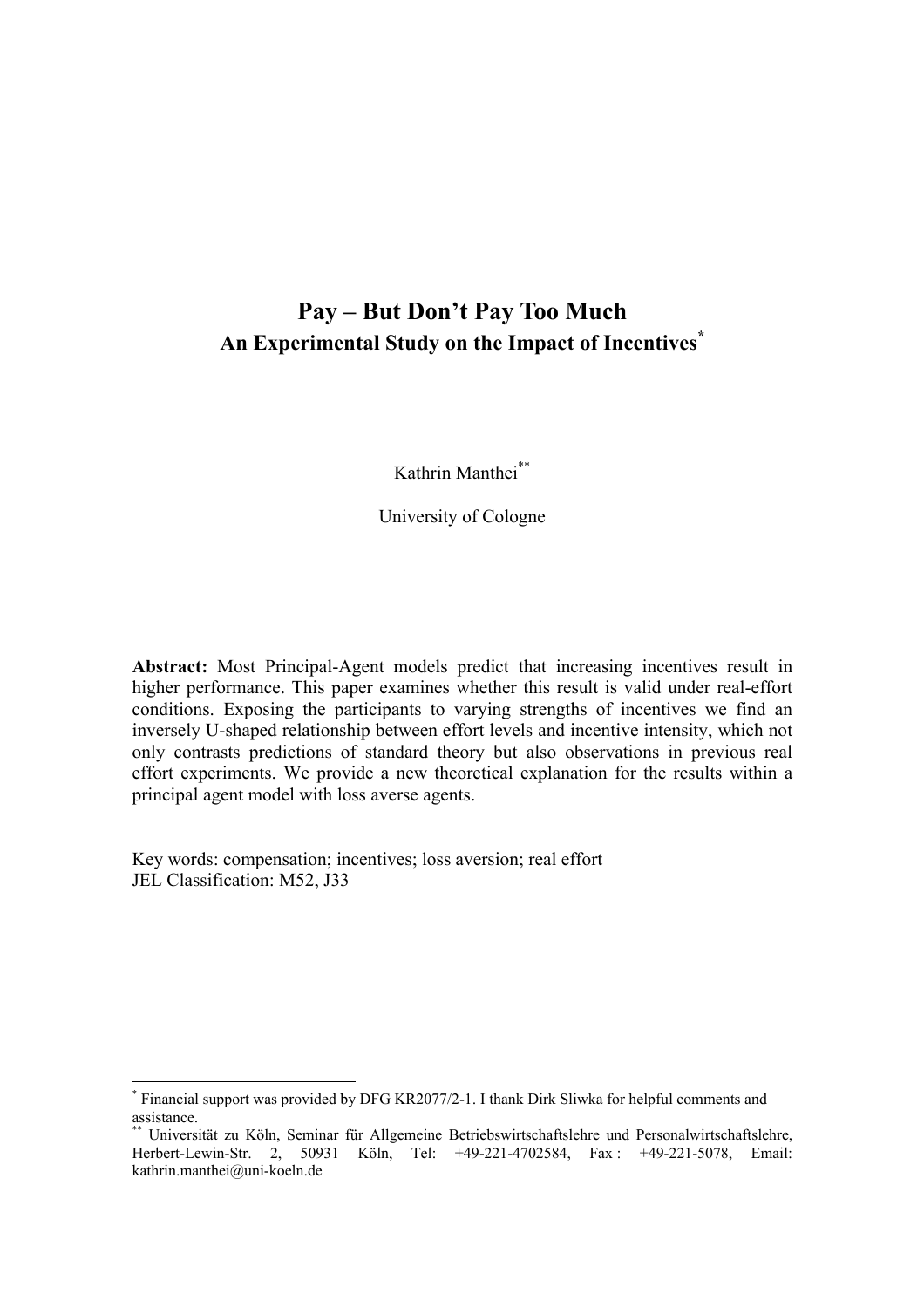#### **Pay – But Don't Pay Too Much**

#### **An Experimental Study on the Impact of Incentives**

#### **1. Introduction**

The question of optimal incentive schemes in Principal-Agent relationships with hidden action has been the object of research for many years. A well-established result of most standard hidden action models is that higher incentives ceteris paribus lead to higher performance. Field studies and experiments present evidence for this conclusion (Lazear 2000; Paarsch/Shearer 1999; Dickinson 1999).

Still standard results are controversial. Several experimental studies in economics were recently able to show what psychologists have already been claiming for some time namely that higher incentives do not inevitably stimulate higher effort choices. Moreover, cases exist where introducing an incentive contract even reduces effort. This phenomenon emerges in real effort experiments (Gneezy/Rustichini 2000a; Gneezy/Rustichini 2000b) as well as in experiments including abstract effort choices (e.g. Fehr/Gaechter 2002; Irlenbusch/Sliwka  $2003$ <sup>[1](#page-1-0)</sup>.

A frequently cited key concept explaining certain anomalies is motivation crowding out (e.g. Frey 1997). In this framework two types of motivation are specified, namely intrinsic and extrinsic motivation<sup>[2](#page-1-1)</sup>. The core of the theory in this context is that implementing a performance dependent compensation scheme might strengthen extrinsic incentives while diminishing intrinsic motivation. As a consequence the effect of introducing a variable compensation is ambiguous. Frey (1997) introduces a

<span id="page-1-0"></span><sup>&</sup>lt;sup>1</sup> In these experiments effort choices are typically represented by abstract numbers, which the participants can choose. With higher numbers the agent's pay-off decreases and the principal's pay-off increases.

<span id="page-1-1"></span><sup>&</sup>lt;sup>2</sup> Intrinsic motivation denotes an inner drive to do things (e.g. pleasure) while extrinsic motivation describes a behavior driven by rewards outside the individual. The idea of intrinsic motivation was first introduced by Deci (1971) and deCharms (1968).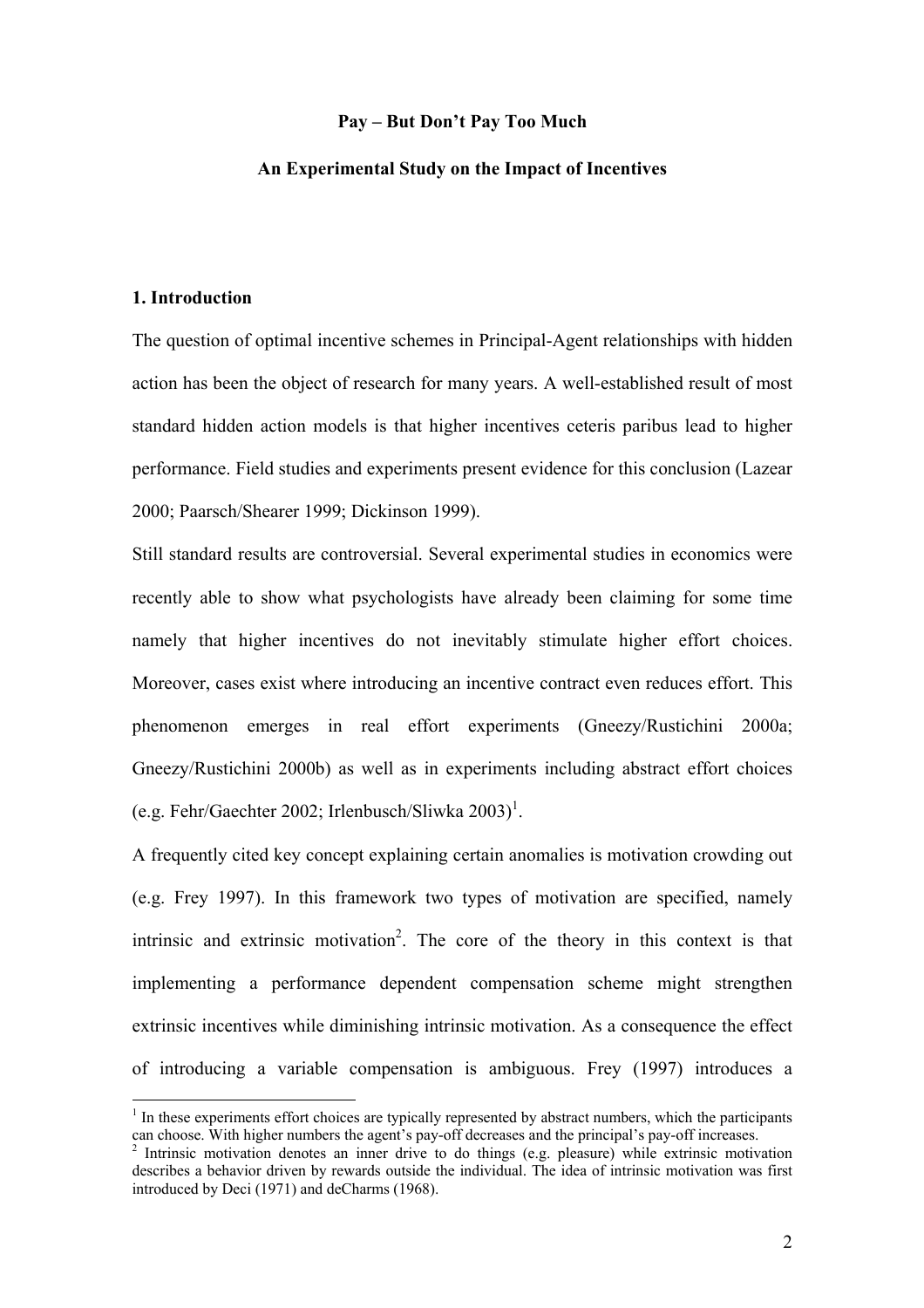Principal-Agent model including intrinsic motivation. The agent's utility increases in wage and decreases in effort. If the principal implements stronger incentives the impact of the intervention on the agent's effort choice is not clear. Frey distinguishes three effects caused by the principal's intervention namely a price effect, an enhancing effect and a crowding out effect. The price effect simply denotes the effect of higher opportunity costs of lower effort levels. Representing a positive perception of the intervention the enhancing effect amplifies the impact of the price effect. In turn the crowding out effect refers to a negative assessment of the increase of incentives. The principal's intervention undermining the agent's intrinsic motivation produces lower effort choices. Still the net effect is hardly predictable since price and enhancing effect point in the same direction, while the crowding out effect affects the opposite. Particularly is seems conceivable that for lower interventions the crowding out effect dominates the price effect resulting in reduced effort whereas higher interventions cause increasing effort choices due to the prevailing influence of the price effect<sup>[3](#page-2-0)</sup>.

However the concept of intrinsic motivation is not undisputed among psychologists (e.g. Eisenberger/Cameron 1996; Deci/Koestner/Ryan 1999a; Deci/Koestner/Ryan 1999b)<sup>[4](#page-2-1)</sup>. Especially in experiments with abstract effort choices motivation crowding theory fails to provide sensible explanations, as there is no task stimulating intrinsic motivation.

Another part of the related literature indicates the relevance of reference dependent preferences (e.g. Fehr/Goette 2002; Camerer, Babcock, Loewenstein & Thaler 1997). Generally the effect of wage variations on labor supply and effort exertion is being examined. Fehr/Goette (2002) find decreasing effort choices with stronger incentives

<span id="page-2-0"></span><sup>&</sup>lt;sup>3</sup> This is only one of various theories on the concept of intrinsic motivation.

<span id="page-2-1"></span><sup>&</sup>lt;sup>4</sup> For a good overview on intrinsic motivation see Kunz/Pfaff (2002)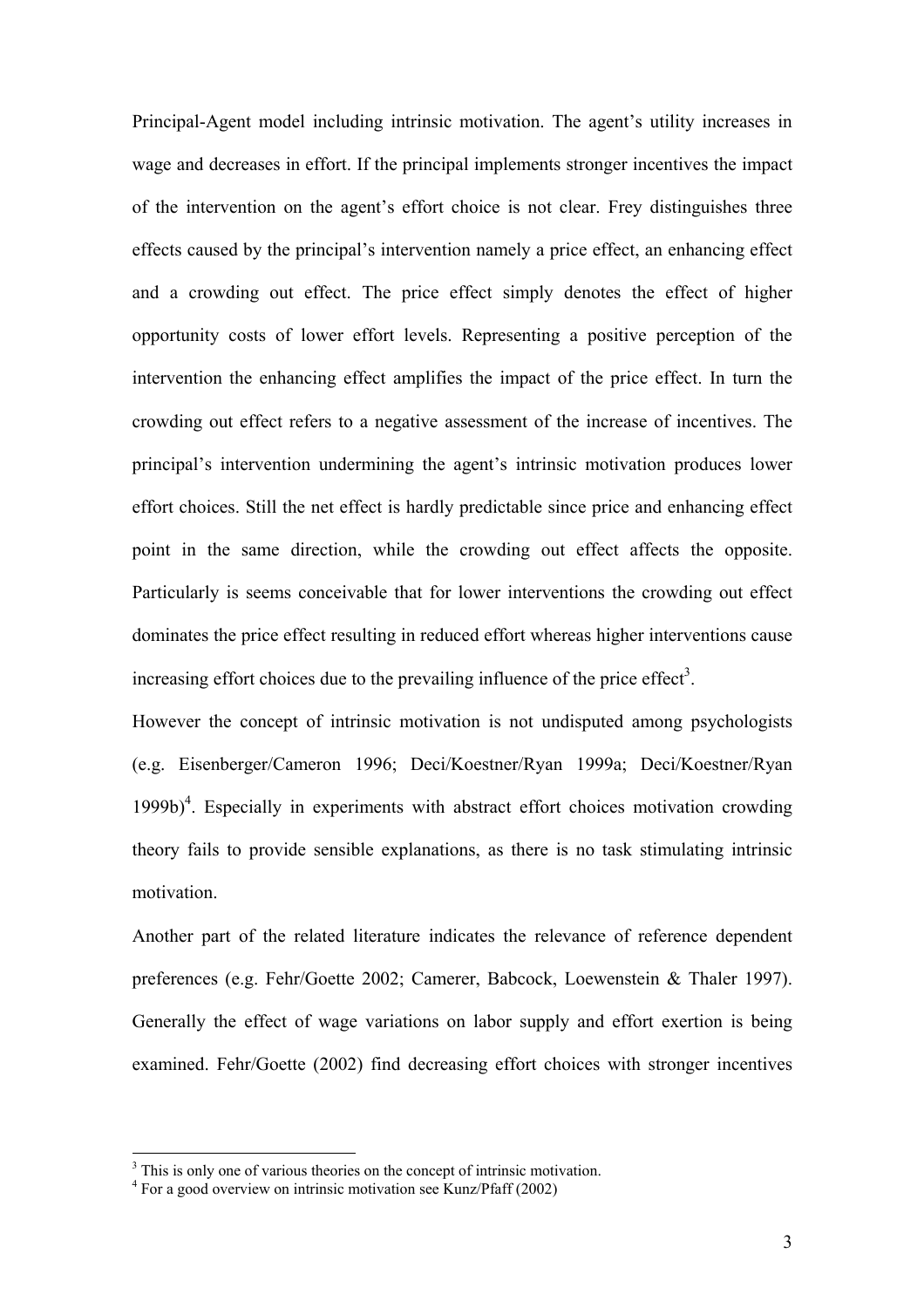for reference dependent preferences if the reference income has been exceeded. In that case higher piece rates have a diminishing impact on work effort.

The controversial evidence on the effect of incentives in work relationships illustrates that further investigations of this question are necessary.

This paper investigates the influence of varying piece rates on work performance. For that purpose we conducted two real effort experiments at the Universities of Bonn and Cologne. Real effort conditions were chosen to prevent subjects from restraining on income distribution and to generate noticeable disutility from higher effort. The experimental design of both experiments has been inspired by a real effort experiment conducted by Gneezy/Rustichini (2000a). They investigated the influence of varying incentives on effort in an IQ-Test task. Participants were separated into four groups. One group was paid a participation fee only. The other groups were paid the participation fee plus additional 0.1, 1, 3 NIS for every correct answer in the IQ-Test<sup>5</sup>. The results showing a non-monotonic relation between incentives and scores contradict standard theoretical predictions. The group without any incentives (paid the participation fee only) outperformed the group with additional 0.1 NIS/correct answer. The two other groups (additional 1 and 3 NIS) yielded significantly higher scores than the 0,1 NIS group. So in total Gneezy/Rustichini (2000a) found a V-shaped relationship between effort and intensity of incentives. Referring to motivation crowding theory one could argue that for the low incentive group the crowding out effect dominated the price effect while for the higher incentive treatment the price effect prevailed. As another explanation Gneezy/Rustichini (2000a) offer an explanation based on of incomplete contracts stating that the fixed wage group thought the work on the IQ-Test to be part of the contract concluded with the experimenters. Introducing the variable compensation

<span id="page-3-0"></span><sup>&</sup>lt;sup>5</sup> NIS=New Isreali Shekel names the Israeli Currency.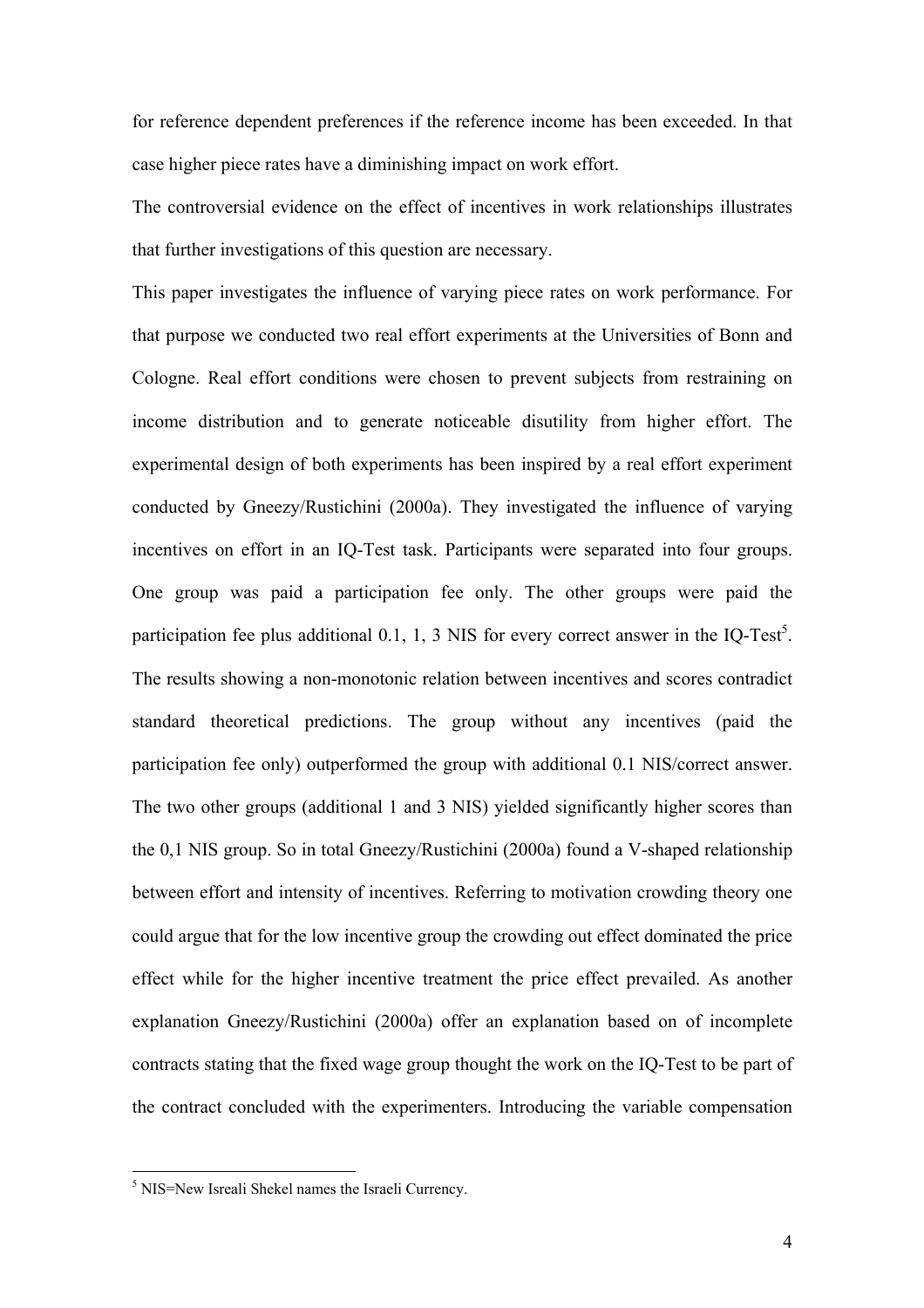completed the contract with regard to meaning of the fixed wage as a show-up fee. According to Gneezy/Rustichini (2000a) the variable component then was perceived as the compensation for working on the task.

Still there were some essential modifications in our experiments. Considering the literature mentioned above it is obvious that the effect of incentives is not clear. So a key aim of the experiments was the investigation of the impact of incentives on individual effort choices and in doing so to check the robustness of the Gneezy/Rustichini (2000a) results. Deviating from Gneezy/Rustichini (2000a) we introduced some essential modifications concerning the compensation schemes. In Gneezy/Rustichini's (2000a) design only about 0.38% of the wage of the low payment treatment was performance-dependent. For the two higher paid groups the fractions were roughly 6% and 15%. The low payment group produced the worst results. A possible explanation for this is that the incentive parameter was too low in comparison to the fixed wage, so that it was not noticeable and hence could not evolve its full incentive impact. In fact we applied a much higher ratio of fixed to variable wage components to ensure a noticeable wage increase with increasing effort and to check the robustness of the V-shaped relationship.

As motivation crowding out seems to be a possible explanation for the failure of incentive contracts the second key objective of the experiments was to examine how far qualities of tasks can influence the subjects' effort. The Type of tasks might be important with regard to their ability of stimulating intrinsic motivation. We test for this by introducing another task in addition to an IQ-Test. Hence we implemented two tasks overall with putative different ability of stimulating intrinsic motivation. The first one corresponded closely to the IQ-Test Gneezy and Rustichini (2000a) used. As a second task subjects were asked to count the frequency of a particular number in blocks of

5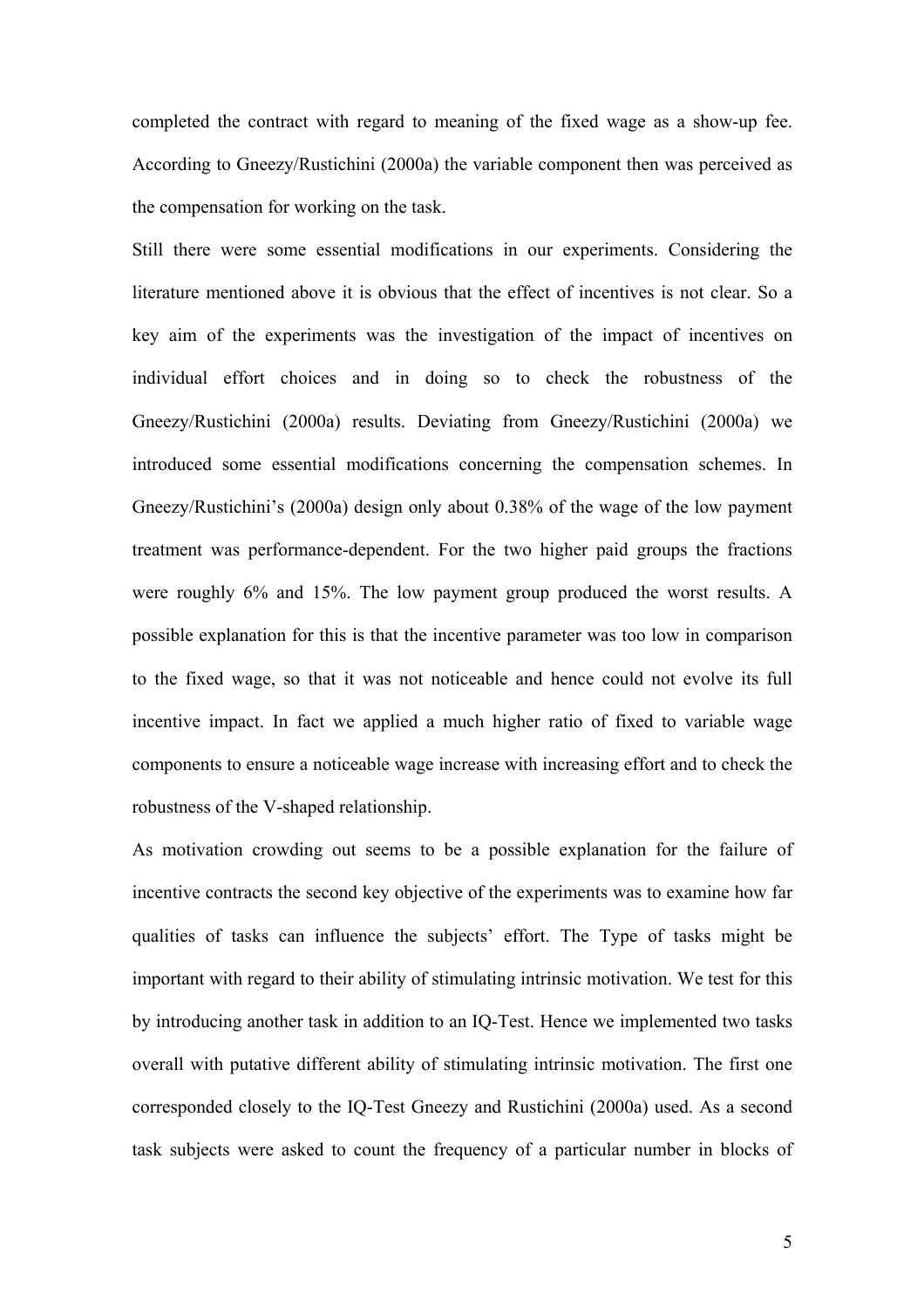random numbers. It was different with respect to some features. First it did not consist of various exercises but remained the same during the whole time of the experiment. Further it was monotone, boring and required a lot of concentration.

Since we find the highest effort choices with an intermediary incentive payment the experimental results of the first experiment, conducted at the University of Bonn, do not give evidence for an effect of motivation crowding out. Developing an inversely Ushaped relationship between effort choices and level of incentives the outcome does not confirm standard theory either. Moreover it indicates the influence of reference dependent preferences and loss aversion namely, that individuals adjust their effort choice with respect to a reference income. Therefore we develop a simple Principal-Agent model accounting for the agent's loss aversion. The second experiment conducted at the University of Cologne was run to test the robustness of the results.

The remainder of this paper is structured as follows: Section 2 describes the experimental design and procedure and develops hypotheses on the results. Furthermore the results are presented and interpreted. In section 3 the model including reference dependency is introduced and developed. The last section concludes.

#### **2. The real effort experiments**

#### *Experimental Set-up and Procedures*

The experiments were conducted at the Universities of Bonn and Cologne in November 2002 and July 2003 respectively. In total 209 of the Universities' undergraduate students of various disciplines participated in the experiments. The students were randomly assigned to groups with different tasks and wages. There were six different treatments with two different tasks and three different levels of variable compensation. For an illustration see Table 1. The first task was comparable with Gneezy/Rustichini's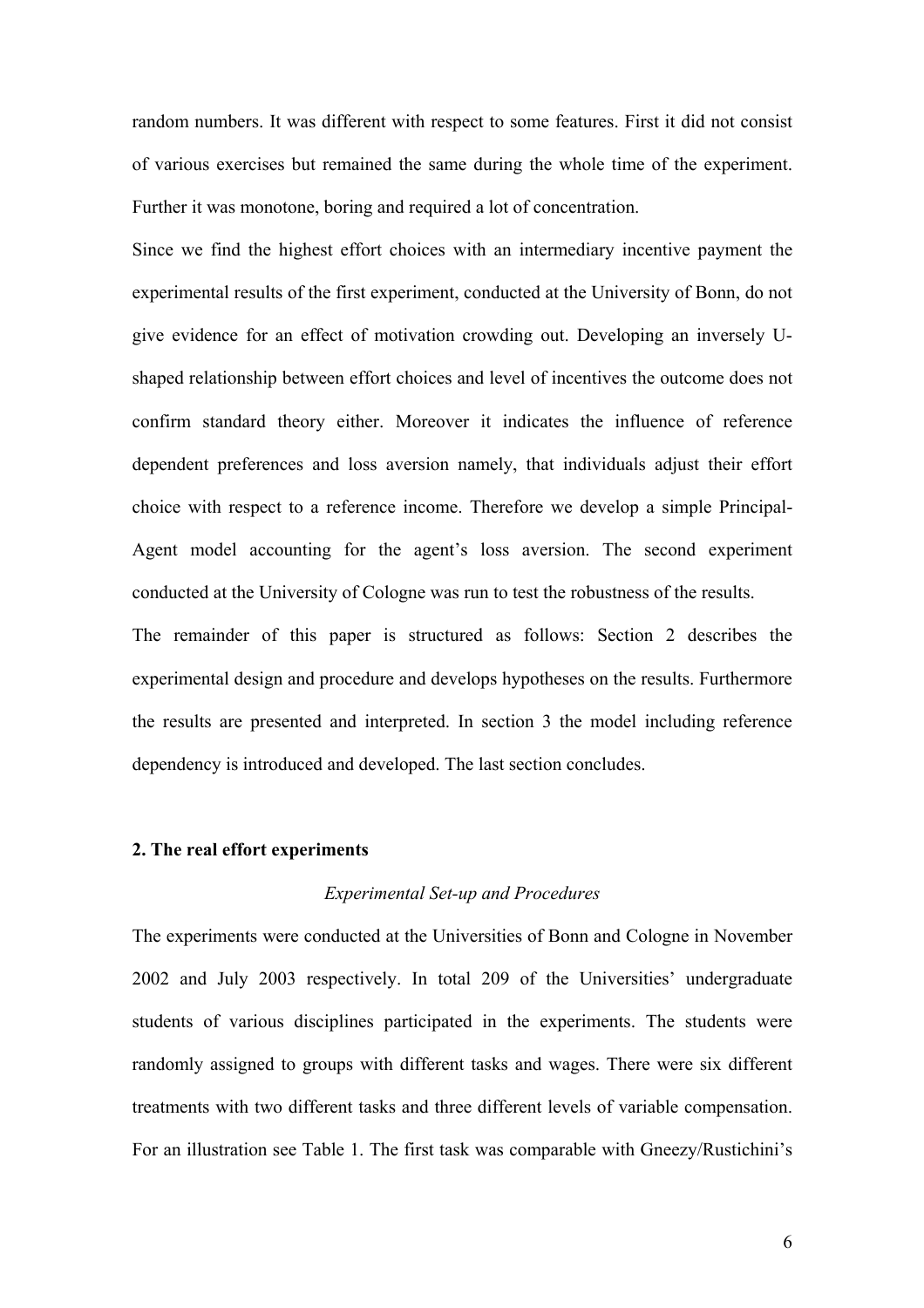(2000a) IQ-Test (IQT) consisting of extracts from a book containing exercises for logical training. No special skills were necessary to answer these questions. With the other task (CN) participants were required to count the number of "ones" and "sevens" out of a block of random numbers put together by a computer program<sup>[6](#page-6-0)</sup>.

### **Table 1**

**Treatments**

| task/performance-contingent wage | 0€ | 0.05€ | ი 5€ |
|----------------------------------|----|-------|------|
| ۰Ν                               |    |       |      |
|                                  |    |       |      |

All participants were told that they would always get  $56$  as a participation fee. The participants of the first two treatments received the participation fee only (No Incentive=NI). The other groups earned an additional 0.05€ (low incentive=LI) and  $0.5\epsilon$ (high incentive=HI) respectively for every point scored<sup>[7](#page-6-1)</sup>.

The subjects who worked on the IQT received a point for every correct answer but 0.5 points were subtracted for any incorrect answer<sup>[8](#page-6-2)</sup>. In the CN an answer was valued correct if it corresponded to the correct number of "ones" and "sevens" respectively with a deviation of one. If the exact number of "ones" in a block was for example 30, subjects who counted 29, 30 or 31 "ones" received one point. After all individuals had entered the corresponding room they were requested to sit down on seats marked with a pen and pieces of paper<sup>9</sup>. After everybody had sat down the supervisors handed out the

<span id="page-6-0"></span> $^{6}$  For an example see appendix.

<span id="page-6-1"></span><sup>&</sup>lt;sup>7</sup> 1 $\epsilon$  was about 1\$ at the time of the experiments.

<span id="page-6-2"></span><sup>&</sup>lt;sup>8</sup> That was to prevent subjects from guessing which seemed to be necessary as there were several multiple-choice questions. 9

<span id="page-6-3"></span> $\frac{9}{9}$  In the session at the University of Bonn students were separated according to their payment scheme. Only participants with the same incentive scheme worked in the same room. In contrast to that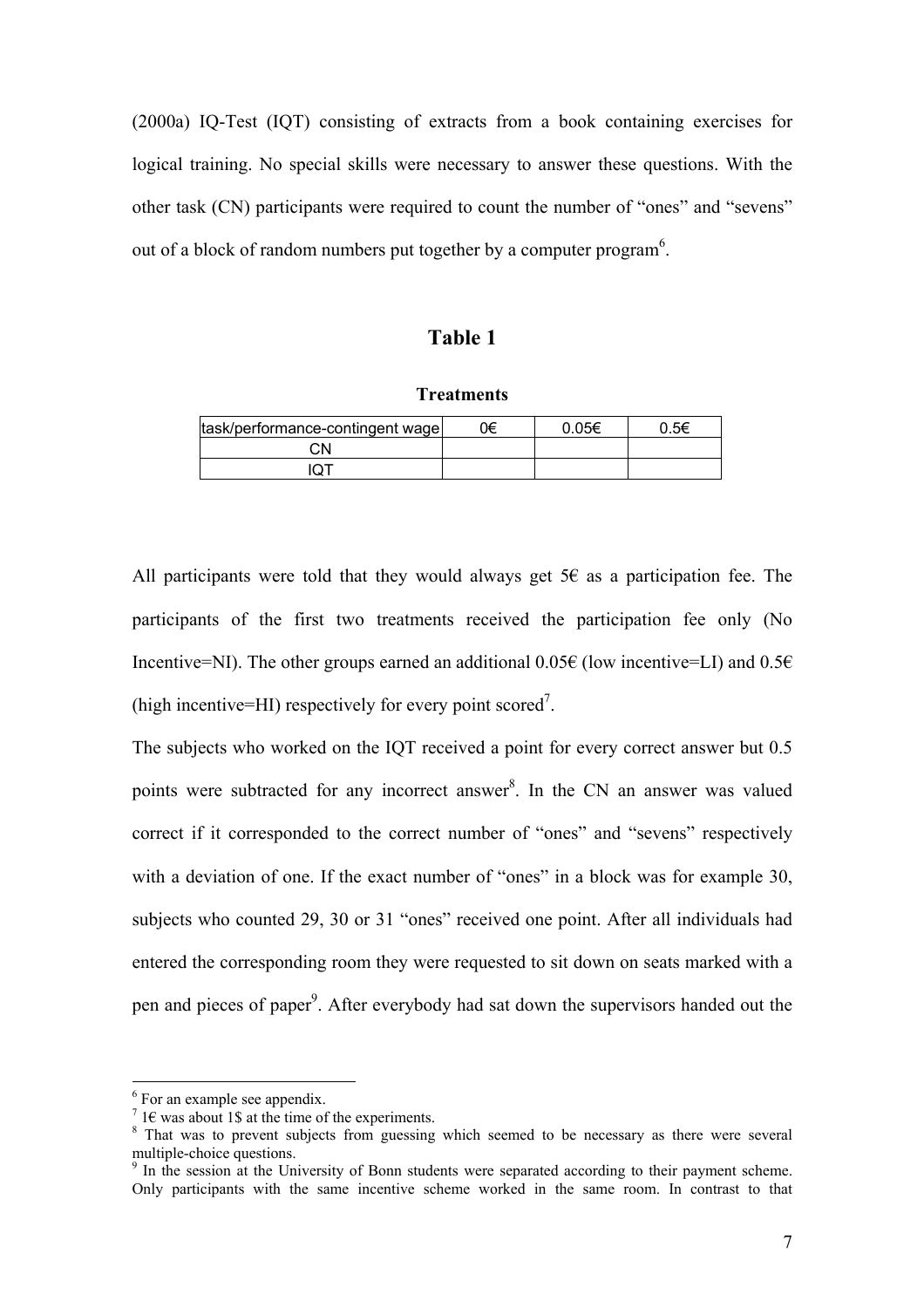exercises. Each of them was covered with a sheet with the instructions printed on<sup>10</sup>. The subjects were given 30 minutes to work on the tasks. After exactly 30 minutes a bell rang and the supervisors handed out forms in which the subjects were asked to fill in their answers. Additionally a questionnaire was fixed to the form $11$ . The participants were granted another 5 minutes to copy the answers into the form and answer the questionnaire. The questionnaire included several questions such as gender, age, years of study etc. The supervisors collected the forms and informed the subjects when and where they could come and receive their payment. The whole procedure took about 45 minutes.

#### *Hypotheses*

According to standard theoretical predictions participants of treatments with higher incentives exhibit a higher performance. Explicitly we consider higher point scorings to approximate higher effort choices. The participants in the treatments with the fixed wage are expected to exert the lowest effort level. Members of the LI treatments should perform better than members of the NI treatments while participants of the HI treatments exert even more effort and therefore are supposed to yield the best result independent of task. This relation can be expressed by

$$
e^M < e^M < e^H.
$$

Considering motivation crowding theory things appear different. Due to the multitude of different effects an unambiguous prediction is difficult to make. Assuming that for small interventions the crowding out effect dominates the price effect but for high

participants of all treatments worked in one single room in the session at the University of Cologne. This measure was implemented to eliminate room effects.

<span id="page-7-1"></span>

<span id="page-7-0"></span> $^{10}$  A translated version of the instructions is available from the author on request.<br><sup>11</sup> Data on subjects who did not fill in the questionnaire were extracted from the sample. That was necessary because they might have continued working on the tasks, which adulterates their scores.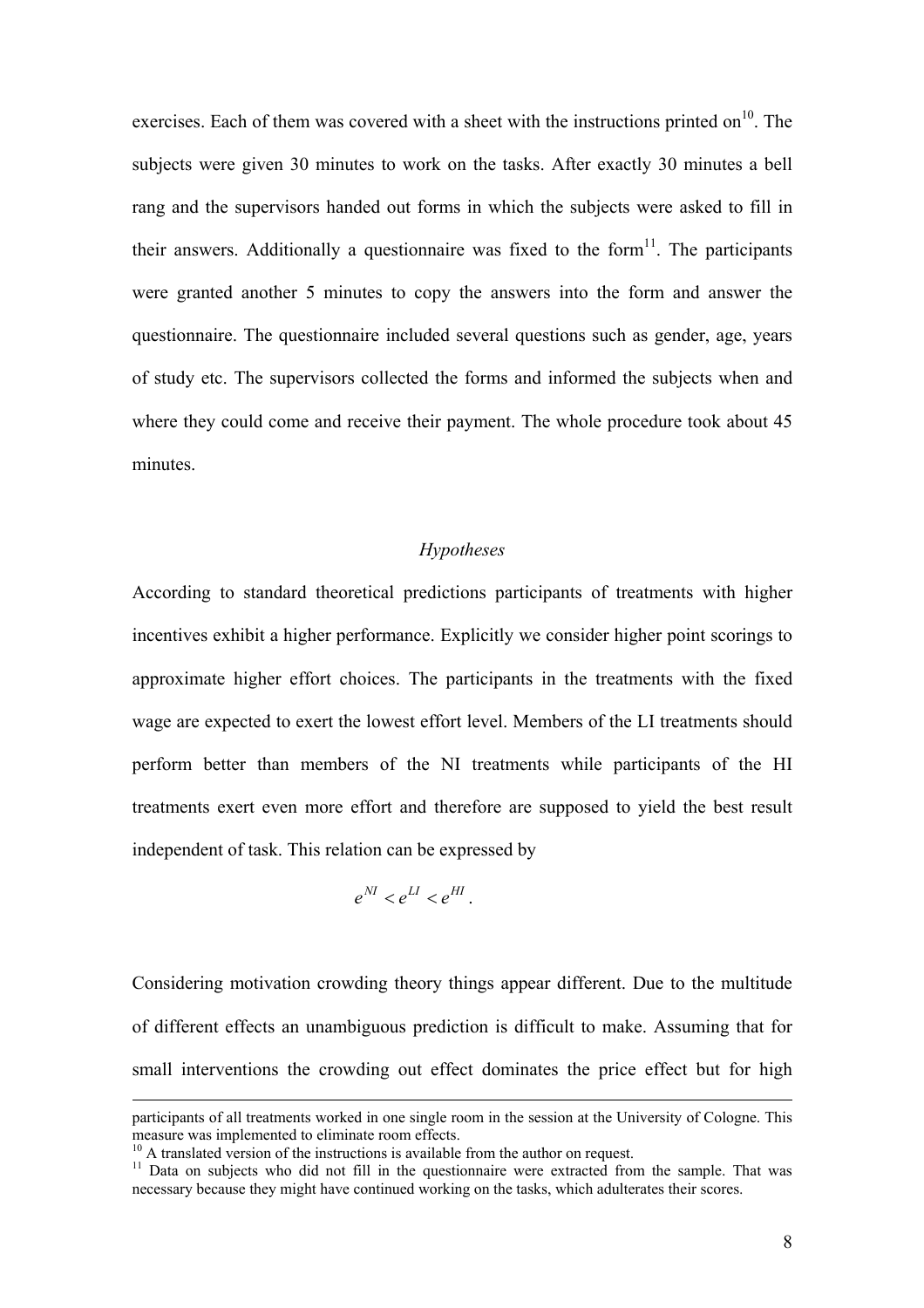interventions the price effect dominates the crowding out effect participants in the LI treatments should perform worse than those in the NI treatments. Participants in the HI treatments in turn should yield higher scores than those in the NI treatments. As the IQT treatments resemble Gneezy/Rustichini's (2000a) experiment a similar effect could be expected i.e. the treatment with fixed wage only and the high incentive groups exert significantly more effort than the low incentive group. Analogously to that the relation is

$$
e^{NI} > e^{LI} < e^{HI}.
$$

Due to the monotony of the CN task different observations were likely because compared to the IQT its potential to stimulate intrinsic motivation or work pleasure can be assumed to be lower. Thus a monotonously increasing relation between wage and effort with these treatments (CN) could be expected:

 $e^{M} < e^{LI} < e^{HI}$ .

#### *Results*

Table 2 in the appendix presents the averages of points scored in the different treatments at the University of Bonn and Cologne. As presented in Figure 1 the median number of points in three of four cases show that effort increases from no incentive to low incentive treatments. According to standard theory this outcome is not surprising. Yet it seems to contradict Gneezy/Rustichini's (2000a) findings. They present an exactly opposite result since their fix paid treatment outperformed their low incentive treatment. Furthermore, results decrease in all cases comparing the LI and the HI group, which indicates lower effort choices with the HI treatments. This result cannot be explained by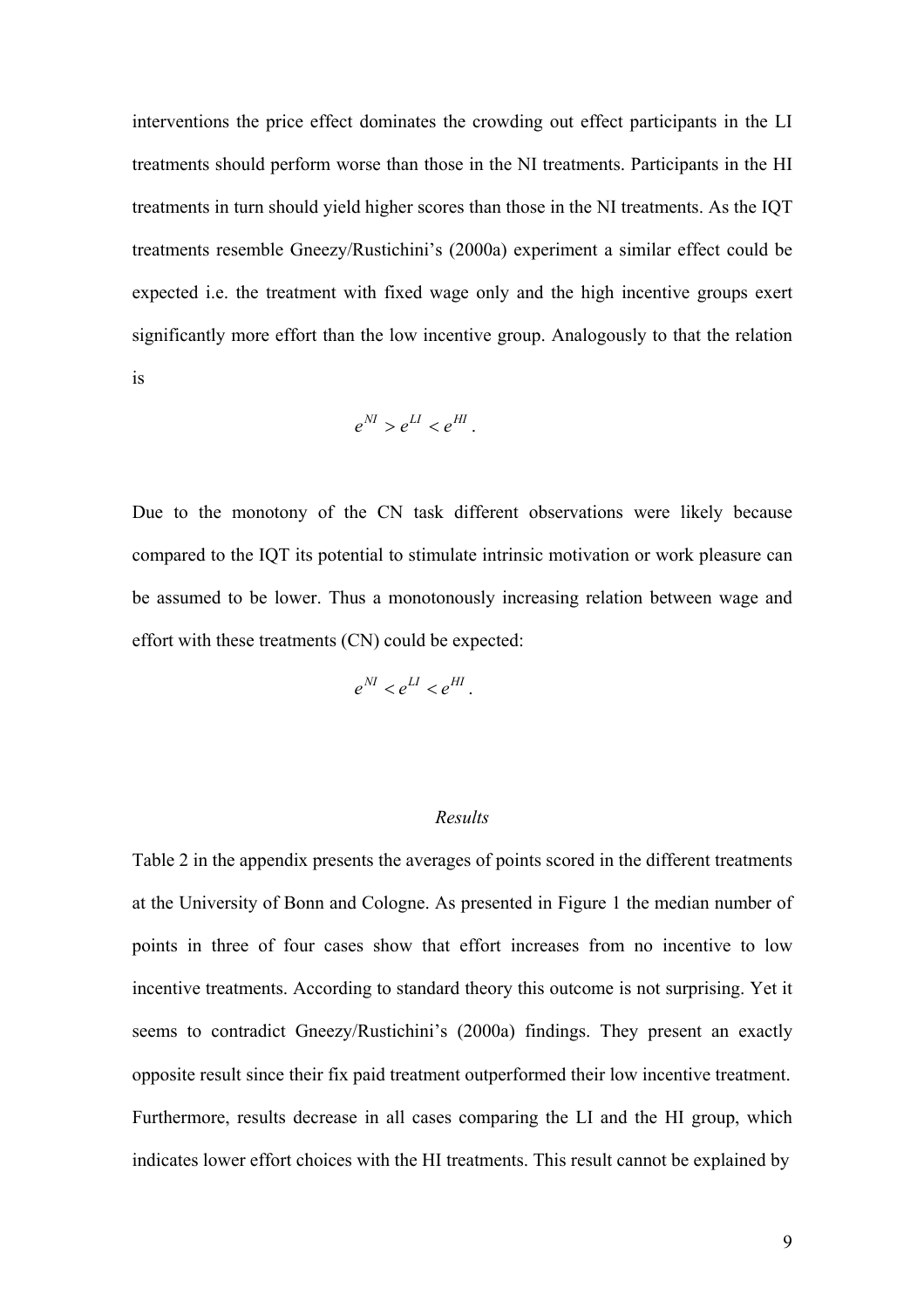

standard theory, as higher incentives should stimulate higher effort choices. Again the result is not compatible with Gneezy/Rustichini's (2000a) findings either since they find a positive relationship between performance and incentives if once introduced. The NI group and the HI group fall behind the LI group in both tasks. That is, subjects in the LI treatment achieve the best results independent of task.

Hence, it is obvious that the results contradict standard theoretical predictions. There is no monotonous increase of effort with the incentive parameter. We neither find an outcome similar to the results by Gneezy/Rustichini (2000a) but observe the opposite pattern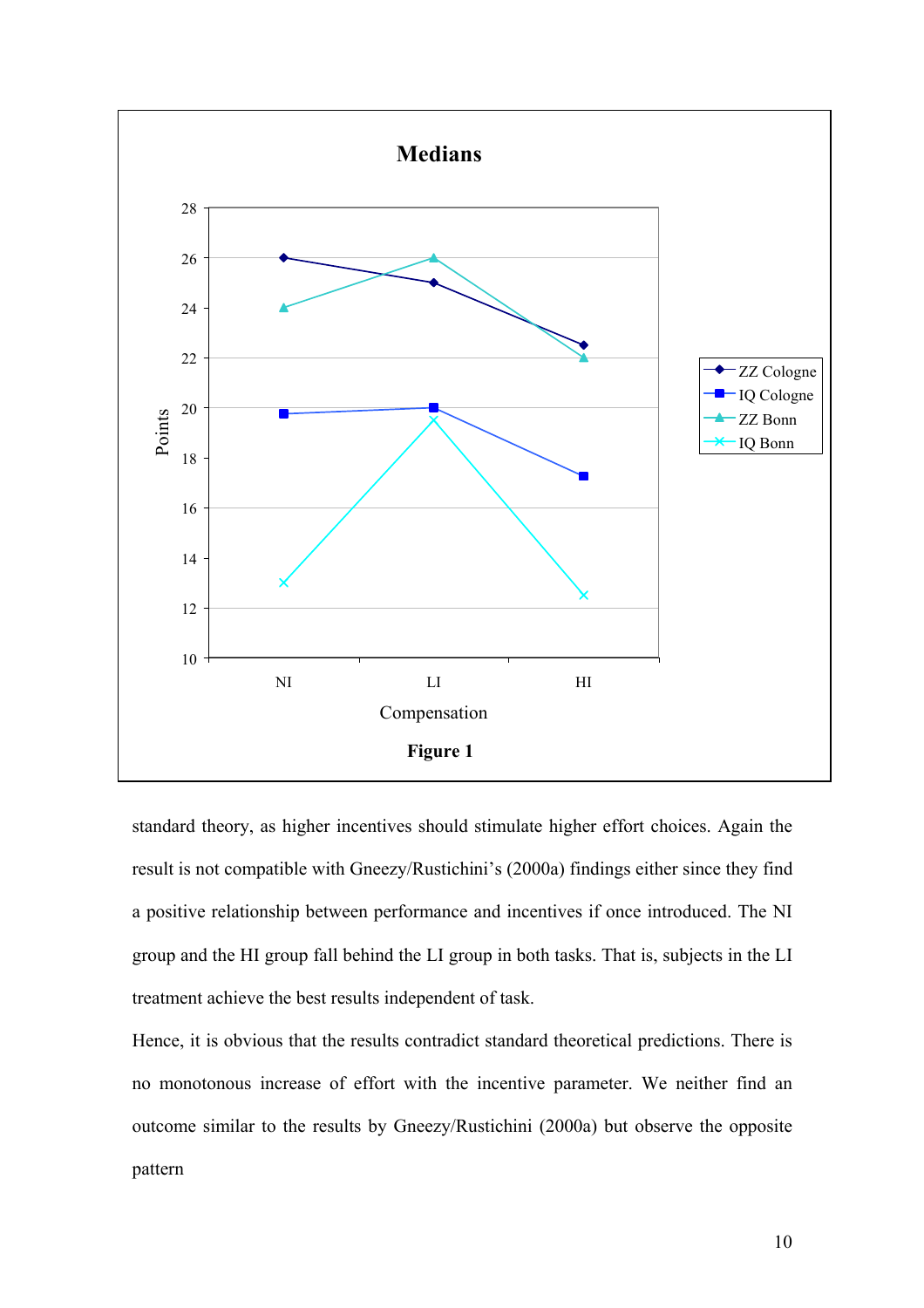### $e^{NI} < e^{LI} > e^{HI}$ .

It seems to be surprising that the Low Incentive Group outperformed the two other groups. In three of four cases they form a peak to which the other groups fall back. The data were analyzed with median regression. This seems to be appropriate here as median regression minimizes the sum of absolute deviations instead of the sum of squared deviations. That makes it less sensitive towards outliers and thus is a better measure for the central tendency of the data $12$ . As the data show several extreme scores the method fits very well with  $it^{13}$ .

Data of both tasks and both universities were pooled for this analysis and the low incentive scheme was taken as a reference level of compensation. As stated above individual point scorings are used as proxy for exerted effort on the task. Estimates from Median Regression are presented in Table 4.

The descriptive statistics illustrated that in three of four cases both deviations from the reference level of compensation (low incentive) lead to lower performance. And indeed, the high powered incentives lead to highly significant and sizeable negative effect on performance. The median regression shows that individuals in the HI treatments achieve significantly 5,47 points less than those in the LI treatments.

The decrease of effort with a higher rate of compensation seems to be the most interesting discovery within the data. Table 4 shows a negative and highly significant influence of the high incentive scheme on point scorings. In particular we can neither find an increase in scorings with changing from a low performance contingent compensation to a higher one nor a decrease in scoring comparing the fixed wage with a

<span id="page-10-0"></span> $12$  For example there were subjects who had negative scorings in the IQT.

<span id="page-10-1"></span> $13$  For an analysis by ordinary least squares see Table 5 in the appendix. A separate analysis of the Bonn and Cologne treatments is presented in Table 3 in the appendix. Investigating the figures of the Bonn treatments by median regression the coefficients for the dummy variables "High" is –5 significant at a 5 percent level of significance while the coefficient for the dummy variable "Fix" (fix wage) is –4 and weakly significant. (See Table 3, first column) Results for the treatments conducted at the University of Cologne are similar but only the coefficient for the "High" Dummy is significant.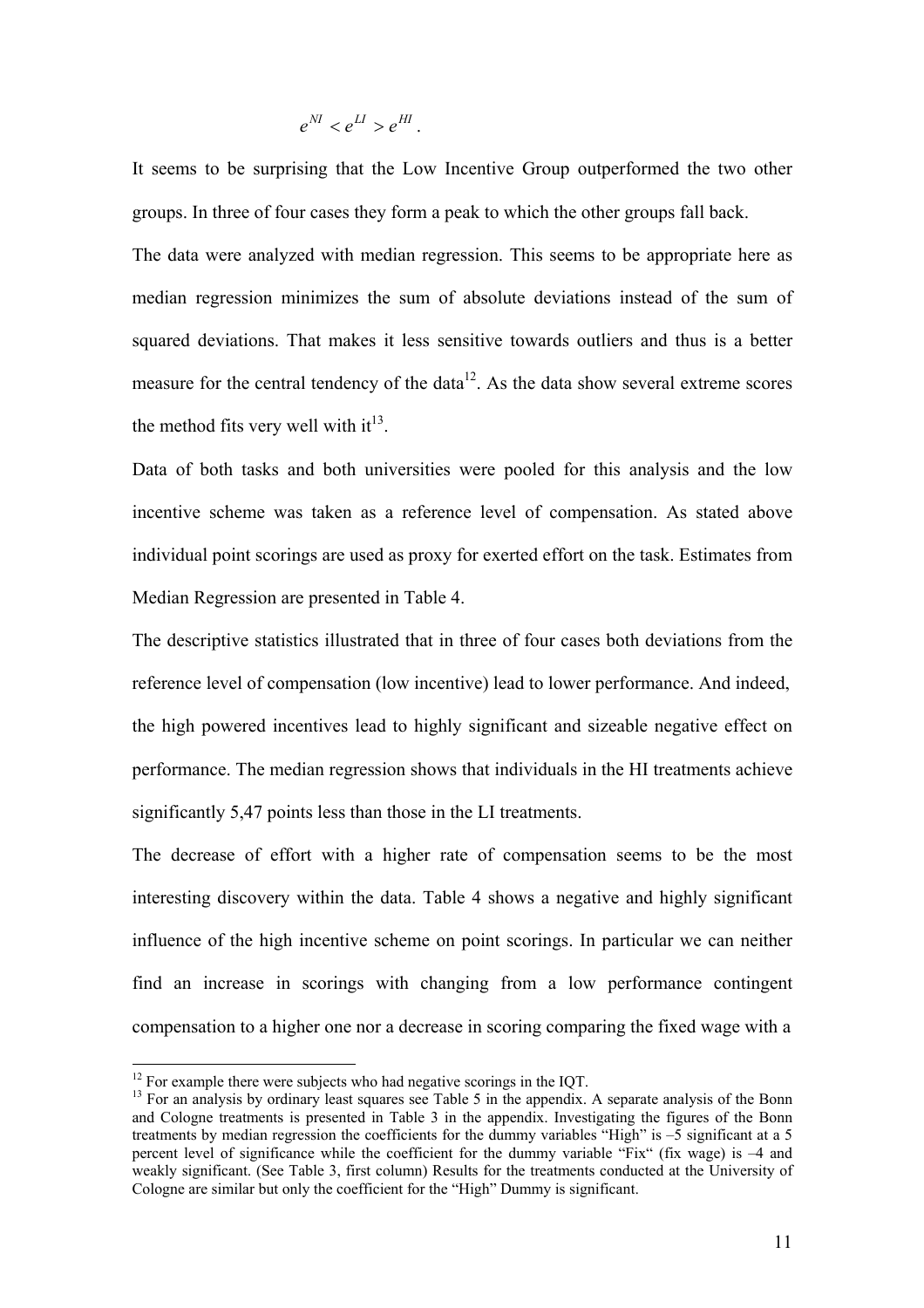### **Table 4**

Models of point scorings Estimates from median regression Dependent variable: Points

Pooled Data

| Explanatory variable | Regression coefficients (t-statistics) |  |
|----------------------|----------------------------------------|--|
|                      | Model                                  |  |
| Intercept            | 36.37*                                 |  |
|                      | (1.54)                                 |  |
| Fix                  | $-0.97$                                |  |
|                      | $(-0.60)$                              |  |
| High                 | $-5.47***$                             |  |
|                      | $(-3.47)$                              |  |
| Cologne              | 1.89                                   |  |
|                      | (1.44)                                 |  |
| IQ                   | $-5.00***$                             |  |
|                      | $(-3.80)$                              |  |
| Sem                  | $1.74***$                              |  |
|                      | (2.96)                                 |  |
| Sem <sup>2</sup>     | $-0.17***$                             |  |
|                      | $(-3.32)$                              |  |
| Age                  | $-0.85$                                |  |
|                      | $(-0.45)$                              |  |
| Age <sup>2</sup>     | 0.01                                   |  |
|                      | (0.27)                                 |  |
| No. Of Observations  | 181                                    |  |
| Pseudo $R^2$         | 0.1165                                 |  |

*Fix is a dummy variable indicating that an individual is member of the No Incentive Group. High is a dummy variable with value one if the individual is member of the High Incentive Group. IQ is a dummy variable with value one if the individual worked on the IQ-Test. Cologne is a dummy variable with value one if the individual participated in the session at the University of Cologne. Sem is the number of semesters the individual has already spent at university. Sem² is the squared number of semesters the individual has already spent at university.*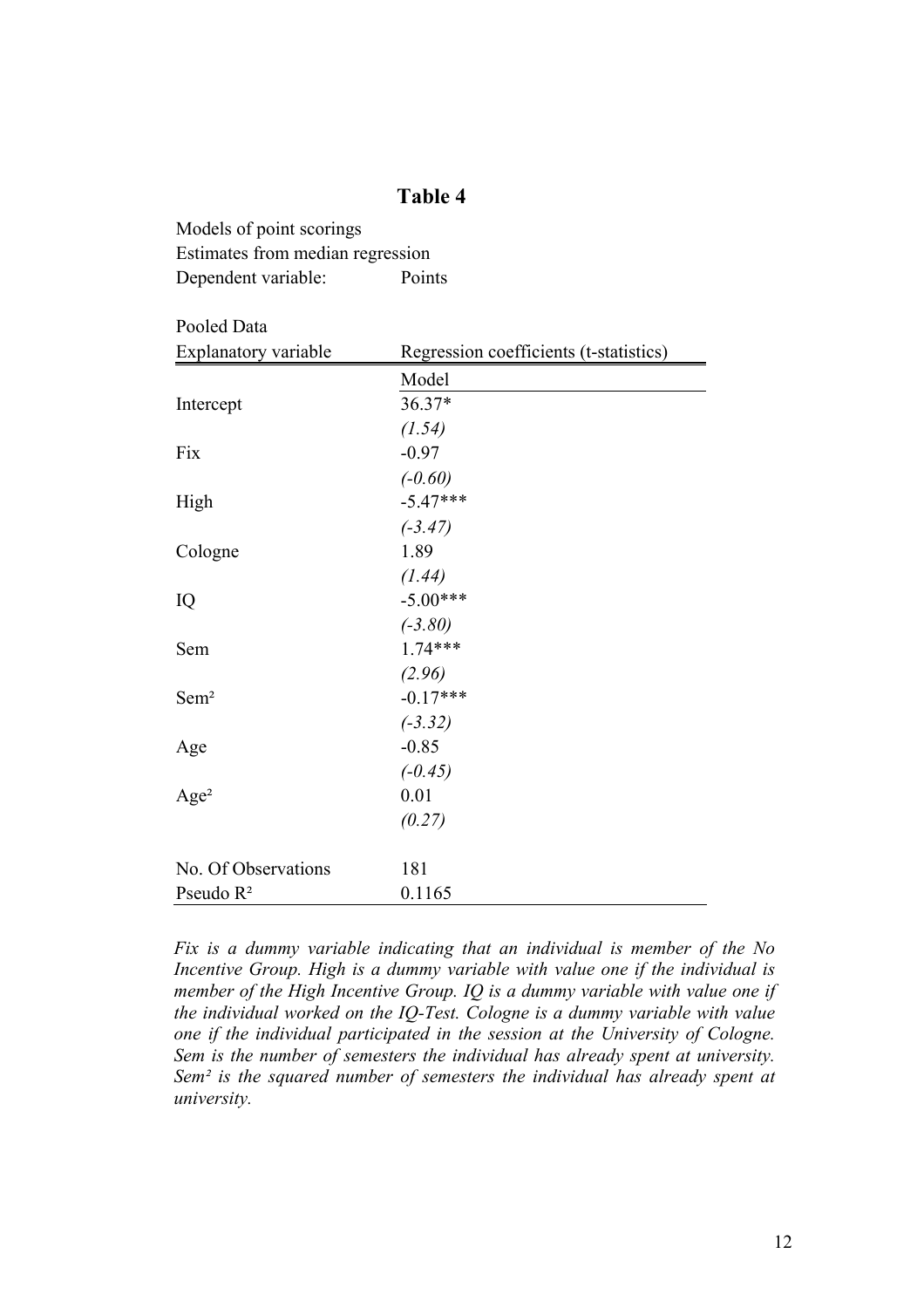small performance dependent compensation. As the results contrast Gneezy/Rustichini's (2000a) findings these experiments do not provide evidence for an undermining effect of incentives of the form described in the hypothesis in section 2.2. This seems to be even more visible considering that qualitatively similar outcomes occur independent of task.

#### *Interpretation*

A possible interpretation of the results could be an increasing crowding out effect with increasing strength of incentives. That is, the stronger the extrinsic incentive the more intrinsic motivation is crowded out causing reduced effort choices. However, this theory cannot explain the poor results of the NI group since this group's performance should at least be better than the LI group's. Another explanation might be a growing error rate with increasing incentives. Intuitively one could argue that participants might feel excited imagining a very high income. Therefore the implementation of a high piece rate might stimulate very high effort in quantity resulting in worse quality of performance and consequently more mistakes. In that case a rather high effort in quantity would cause the worse scorings of the HI group. However, the data do not confirm this conjecture. The distribution of given answers (correct and incorrect) is predominantly similar to the distribution of point scorings. There are no significant differences between error rates in different treatments. Therefore this explanation is not very plausible.

To us the most convincing interpretation seems to be a theory of reference dependent preferences meaning that the subjects had a certain reference income in mind when participating in the experiment. At the University of Bonn experiments are run regularly. It is a common habit for students to participate and earn extra money. It is

13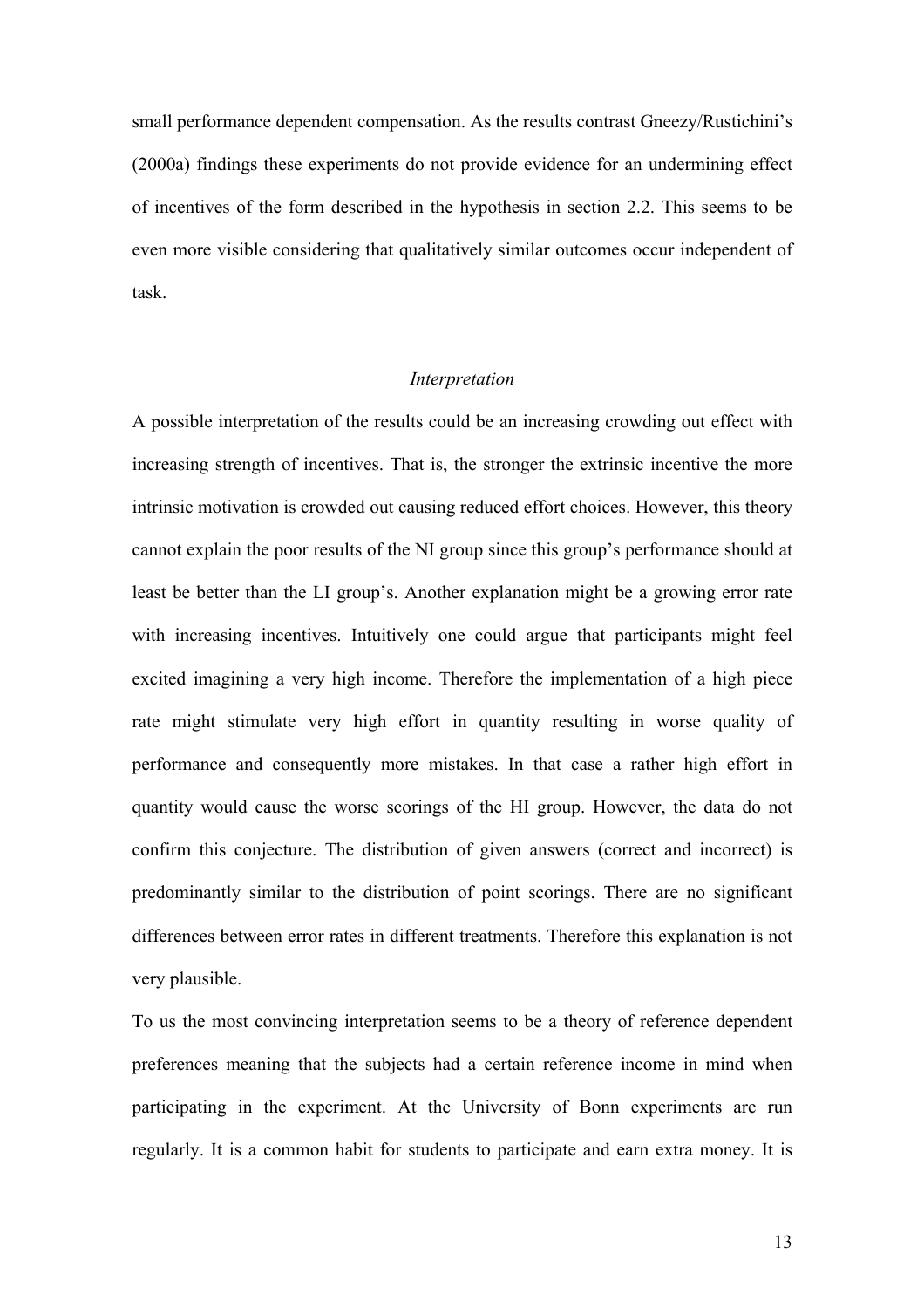well known that participation in experiments is remunerated with an average of  $10 \epsilon^{14}$ . On the contrary students were not familiar with taking part in economic experiments at the University of Cologne at the time of the session. Therefore participants had to be recruited from undergraduate courses by reporting the average wage in the experiment of 10€. So in that case it was possible to influence the participants' expectations and generate an artificial reference level. Due to the design of the experiment it was not possible to earn  $10 \epsilon$  for the NI group since their payment was independent of their performance. According to standard theory they did not have any incentive to work on the tasks at all. Participants in the LI group could earn a maximum wage of  $7.40\epsilon$  which is less than 10€. Still reaching this maximum income was very unlikely since the average number of points actually reached was much lower than the maximum. So it can be assumed that members of the LI group knew from the start that they would have to work hard and concentrated to get close to their reference wage. In contrast to that the HI group could reach the level of 10 $\epsilon$  by attaining few points only. Consequently the LI group had to work a lot harder than the HI group and did so to reach the optimal utility level.

#### **3. A reference wage hypothesis**

 $\overline{a}$ 

Standard Principal-Agent results cannot explain the surprising outcomes of the experiments. For that reason a different type of theory has to be established. This section tries to explain the results with a simple model including a reference wage. The assumption of a reference level of compensation seems to be plausible, since people might not only use their actual wage level to evaluate their utility but take a reference level (e.g. an expected wage or a rival's/workmate's wage) into account.

<span id="page-13-0"></span> $14$  This is an average value. Of course this value varies within the experiments depending on the role the participant plays. In ordinary jobs students earn about 10 to 15 $\epsilon$ .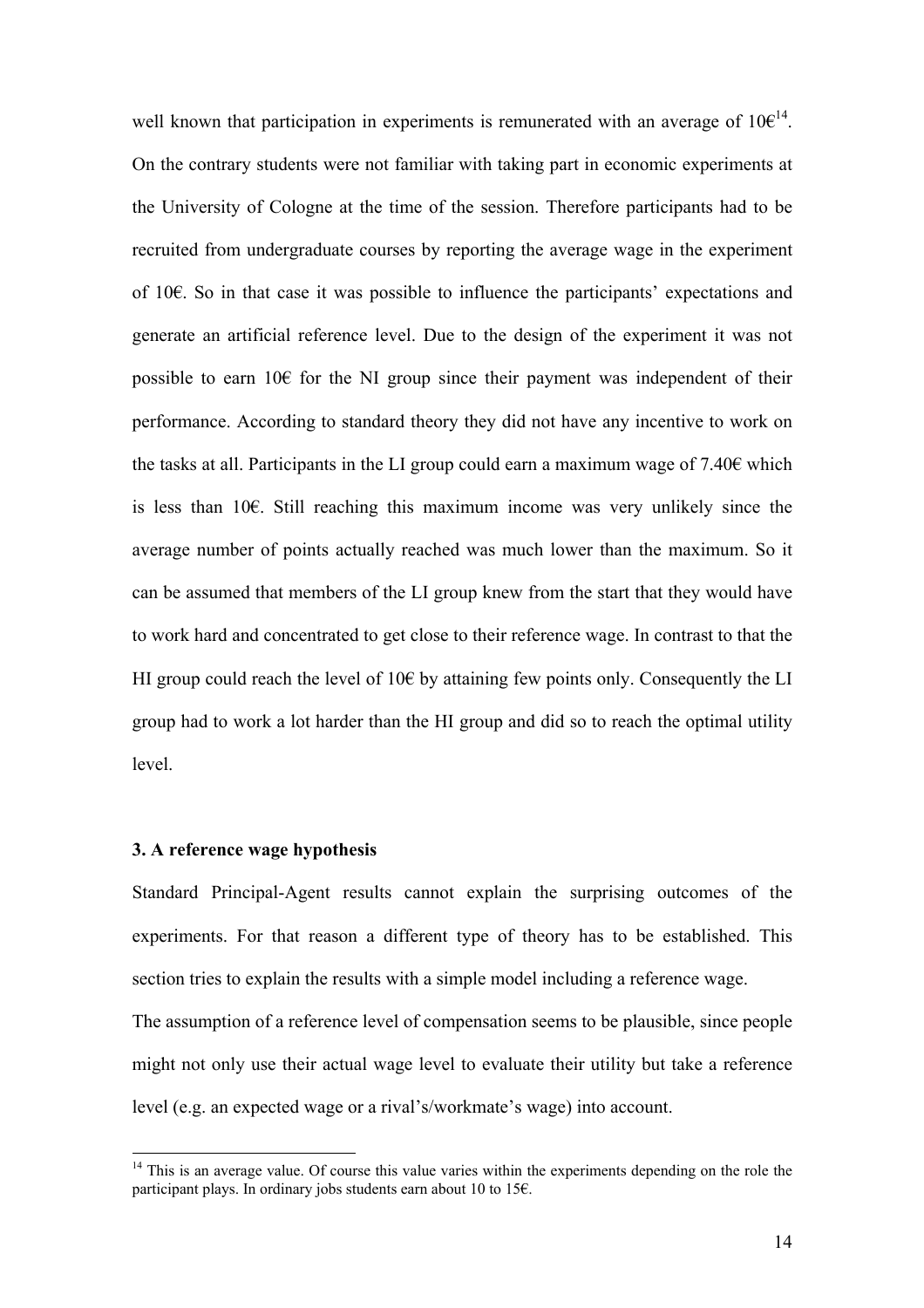The relevance of reference points has been the object of research in many fields. Among the first, introducing the concept of reference points are Kahneman/Tversky (1979) analyzing decisions under uncertainty. They develop a model describing loss aversion by designing a utility function including a reference point. This utility function has a convex slope below the reference point. It changes abruptly at the reference point and develops an infinite concave slope. Hence subjects behave risk seeking below the reference point and risk averse beyond it. Evidence for the relevance of the theory has early been found in many experiments (e.g. MacGrimmon/Larsson 1979). Investigating the effect of loss aversion under risk-less choice Tversky/Kahneman (1991) extent the application of reference dependent utility. Easterlin (2001) examines the relation between happiness and income. Though he finds a positive relationship between income and happiness, income growth does not affect lifetime happiness since according to his theory aspirations grow with increasing income. Thus, the reference point, from which happiness is evaluated, changes. Fehr/Goette (2002) find reduced effort with higher wages in a field experiment on the work habits of bicycle messengers. The Messengers worked more days a month but decreased their shifts per working day that is reduced effort. In a study on New York Cab Drivers Camerer et. al. (1997) report decreasing numbers of working hours among Cab Drivers on high wage days. The experiments described in this paper show that comparable results can occur in laboratory experiments as well.

In this approach the assumption is made that peoples` utility does not only refer to the absolute height but rather to the relative height of monetary compensations. After the reference level is reached the following growths relatively lose value. It follows that compared to the standard case less or no additional effort is rational after reaching the reference level, as costs would exceed utility gains from wage. The utility function

15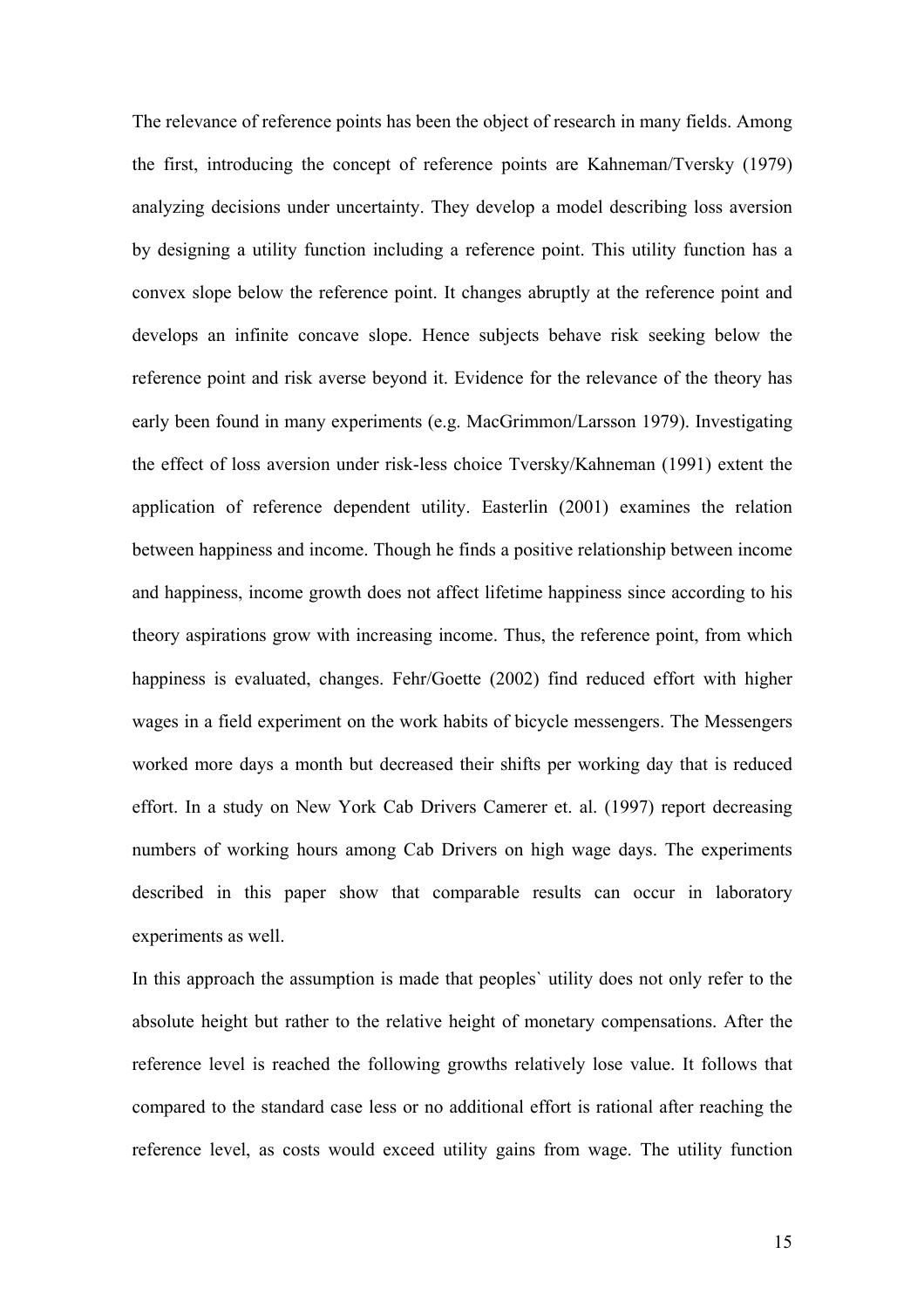increases linear in wage but develops a smaller slope as a reference wage is reached. The reference wage is defined as a point from where wages are evaluated. This might be a wage the agent expects or perceives to be appropriate for a certain task. After that point is reached the slope of the utility function flattens. Thus utility increases slower if wages exceed the reference point. Hence the extreme case would be a constant utility level  $\overline{v}$ . That is, utility is independent of wage beyond the reference point.

The complete model is described in the next section.

### *The Model*

Since the model described in this section is supposed to be a theoretical approach to explain the experimental results we do not calculate the optimal incentive scheme. We rather take a wage contract comparable to those in the experiment. Consequently, the wage contract is an assumption in the model rather than the theoretical result.

Assume a utility function, which is additive-separable of the form:

$$
U(w,e)=v(w)-c(e),
$$

where *w* represents wage and *e* denotes the agent's exerted effort. As shown in Figure 2 the slope of the utility function is discontinuous at value *R* 

$$
v(w) = \begin{cases} w & \text{if } w < R \\ R + (w - R)s & \text{if } w \ge R \end{cases}
$$
 (1)

with  $s < 1$ .

The value *R* represents the reference wage from which the agent evaluates the actual wage. Since *s* is less than 1, marginal utility from *w* is smaller beyond the reference point than below. Assessing the situation from the reference point *R* the agent is in a loss situation if the first inequality is met because she stays below it. If the second inequality is met she is in a win situation. As the agent is work-averse, effort exertion is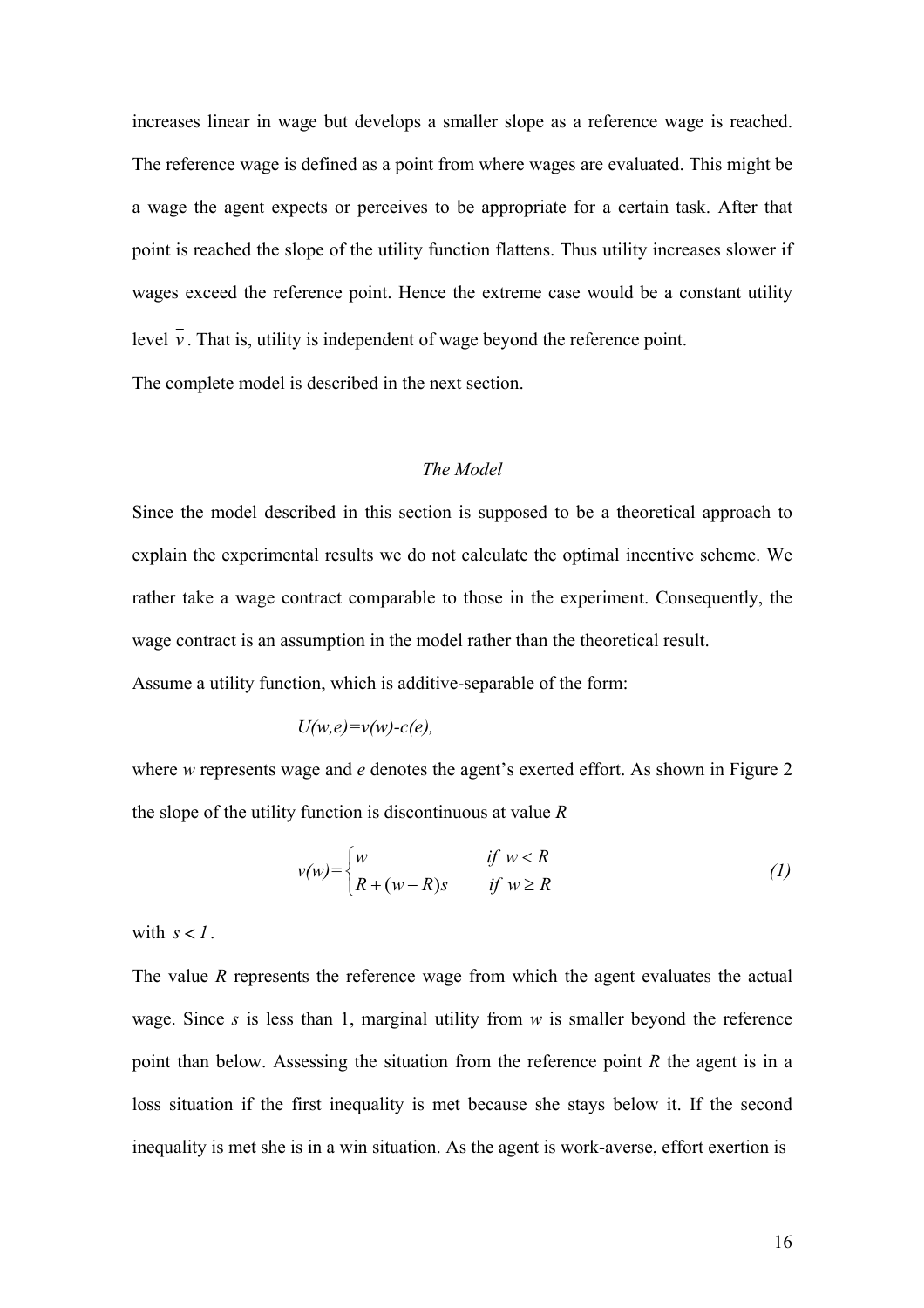

costly. Costs  $c(e)$  are convex in *e* with  $c'(e) > 0$ ,  $c''(e) > 0$ ,  $c(0) = 0$  and  $\lim_{e \to \infty} c'(e) = \infty$ . *e*

Furthermore let the wage contract be linear in  $e$  with a fixed wage  $\alpha$ :

$$
w=\alpha+\beta e.
$$

The crucial question is for what value of *e* the agent changes from the left to the right side of the utility function. That is exactly the effort level where the kink is located. Let us call this decisive value the critical  $e = e^R$ . The employee switches to the right side if *w* at least equals *R*. It follows:

$$
e^R = \frac{R - \alpha}{\beta} \,. \tag{2}
$$

Furthermore the optimal choice of effort is determined by the first order condition of the agent's objective function<sup>15</sup>. The first derivative of the corresponding objective function yields

<span id="page-16-0"></span><sup>&</sup>lt;sup>15</sup> Due to the concavity of the objective function the first order condition is necessary and sufficient for a maximum.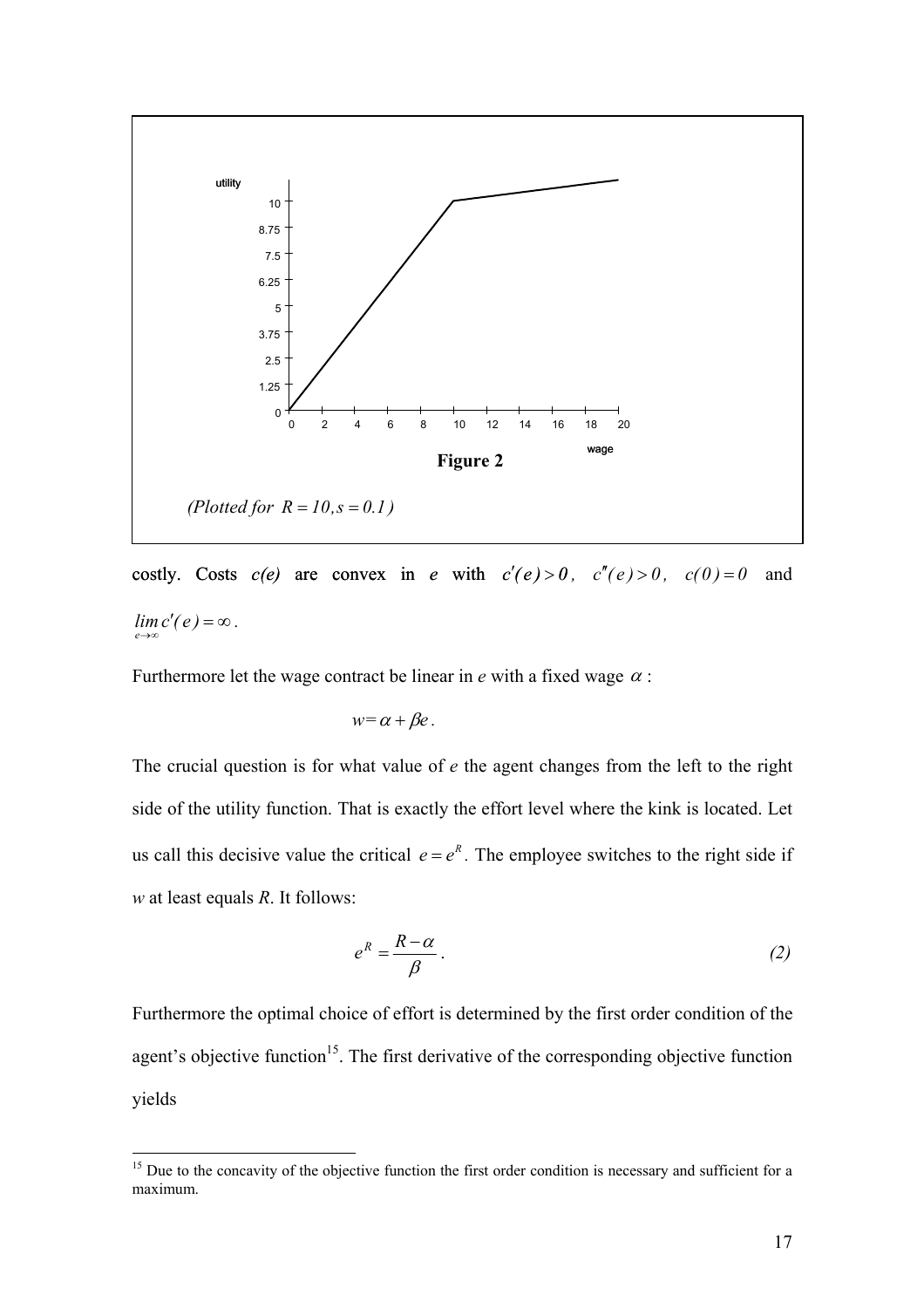$$
U'(e) = \begin{cases} \beta - c'(e) & \text{if } e < e^R \\ s\beta - c'(e) & \text{if } e \ge e^R \end{cases}.
$$

This consideration leads to three possible cases, which will be discussed in the following.

*Proposition:* For given values of  $\alpha$  and  $\beta$  the agent's optimal effort level e\* is:<sup>16</sup>

$$
e^* = \begin{cases} c'^{-1}(\beta) & \text{if } \beta < c' \left( \frac{R - \alpha}{\beta} \right) \\ \frac{R - \alpha}{\beta} & \text{if } \frac{1}{s} c' \left( \frac{R - \alpha}{\beta} \right) \ge \beta \ge c' \left( \frac{R - \alpha}{\beta} \right) \\ c'^{-1}(s\beta) & \text{if } s\beta > c' \left( \frac{R - \alpha}{\beta} \right) \end{cases}
$$
(3)

The first case determines the employee's optimal effort choice if it is located on the left hand side of the critical value. The second case presents the effort decision, if it is located exactly on the critical value. The third case shows the employee's effort decision if it is located right to the kink. The change of *e\** in the incentive parameter is presented in figure 3*.* 

Figure 3 shows that there is an area, roughly between 2.5 and 7.5, where the optimal effort level chosen by the agent decreases in the incentive parameter. In this area the agent always chooses  $e^R$ . Since  $e^R$  decreases in  $\beta$  we find a downwards sloping curve in this interval. Consequently from the principal's point of view increasing piece rates in this area are counterproductive not only because they are costly but also because they even reduce the agent's performance.

Evaluating points on the right of the critical value from the reference point the employee experiences gains. Due to the employee's loss aversion these marginal gains are less

<span id="page-17-0"></span><sup>&</sup>lt;sup>16</sup> For the proof of the proposition see appendix.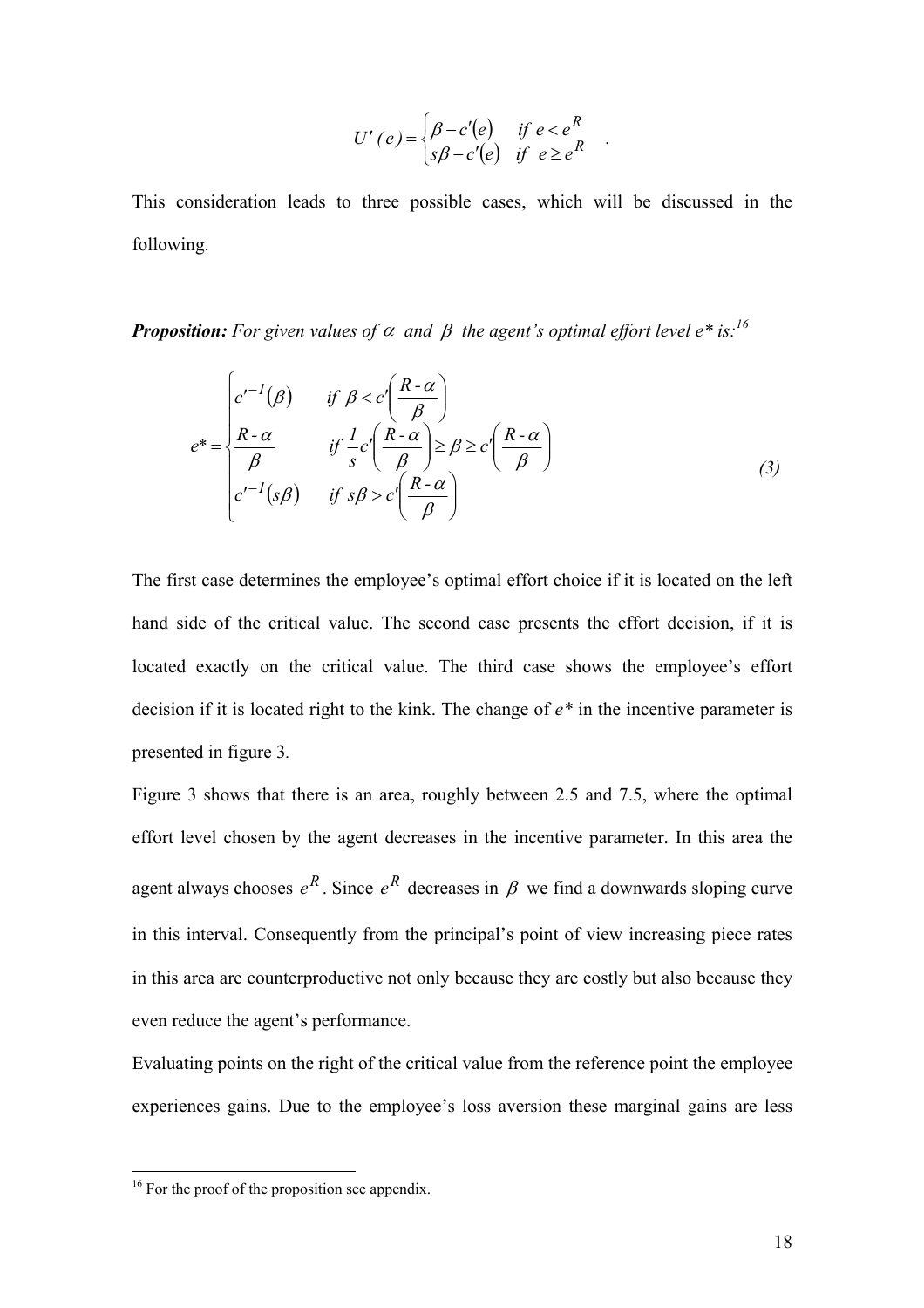profitable and thus more costly than marginal gains on the left side of the reference point.



With discrete choices of  $\beta$ , e.g. a high  $\beta_H$  one and a low  $\beta_L$  one as it was in the experiments, it is possible to recreate our experimental results with this model. A necessary condition for this is of course, that the optimal effort choices are located on different sides of the critical effort value.

However the model introduced above leaves room for criticism and development. Naturally the choice of parameters drives the model. Therefore parameters  $R$ ,  $\beta$ , s and the shape of the cost function decide whether the model generates the experimental results. Unfortunately the predictive power of the model is very low, since obviously a reference wage is the individual's private information and not directly measurable. Furthermore the reference income might vary between individuals or groups of individuals. Assuming different reference wages for different agents would therefore be an interesting modification of the model but exacerbates predictions. Moreover the conditions, under which this model can explain the phenomenon that occurred in the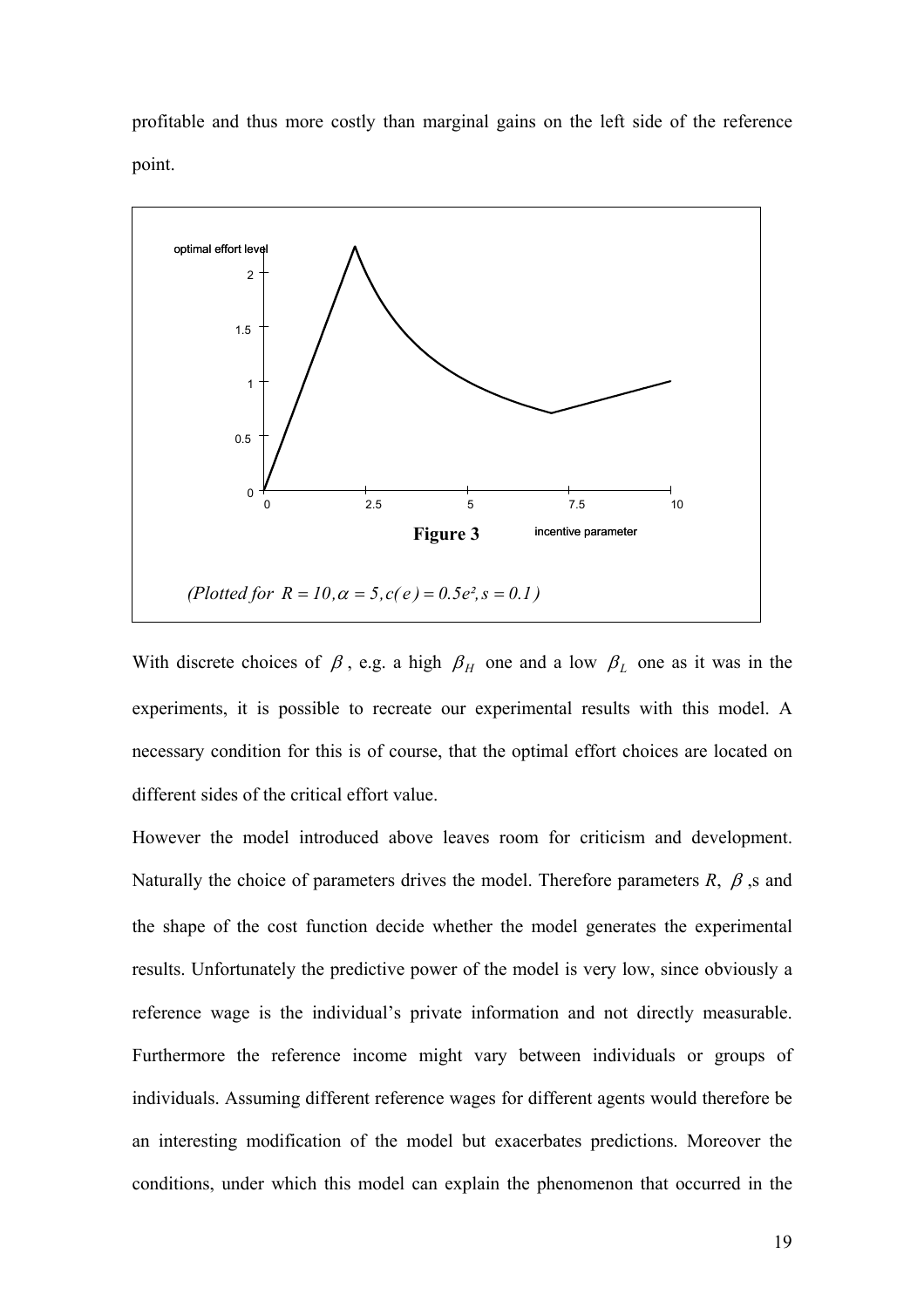experiments, are very specific, assuming rather precise wage expectations. Still it can enlighten the special situation in which experiments take place.

#### **4. Concluding Remarks**

In this paper the relation between incentives and effort choices has been examined. The experimental results show that effort does not inevitably increase with increasing incentives. Instead the opposite was the case in the experiments conducted, as higher incentives generated lower performance. Participants in the high incentive treatments yielded significantly less points than those in the low incentive treatments. As standard theory and motivation crowding theory fail to give a convincing explanation for these results a model presenting reference dependent utility is applied.

An open question is why there was no similar outcome to Gneezy/Rustichini (2000a) not even with the IQ treatments. A possible explanation is the difference in wage composition namely the ratio between fix and variable components of the wage. Comparing Gneezy/Rustichini's (2000a) results to ours indicates that the composition of wages might have an essential influence on the impact of incentives and should be subject to further research.

Another interesting result is that the influence of specific task features seems to be (at least for our tasks) negligible since the outcome is qualitatively similar. A reason for that could possibly be that the differences between the tasks were too small to produce a measurable effect. The hypothesis of the IQ task generating more intrinsic motivation than the CN task cannot be confirmed. Neither the IQ task nor the CN task created a result, which could be interpreted as crowding out of intrinsic motivation. Nevertheless it is not understood that different tasks trigger off the same behavior. Still, the influence of task features cannot be resolved with these experiments.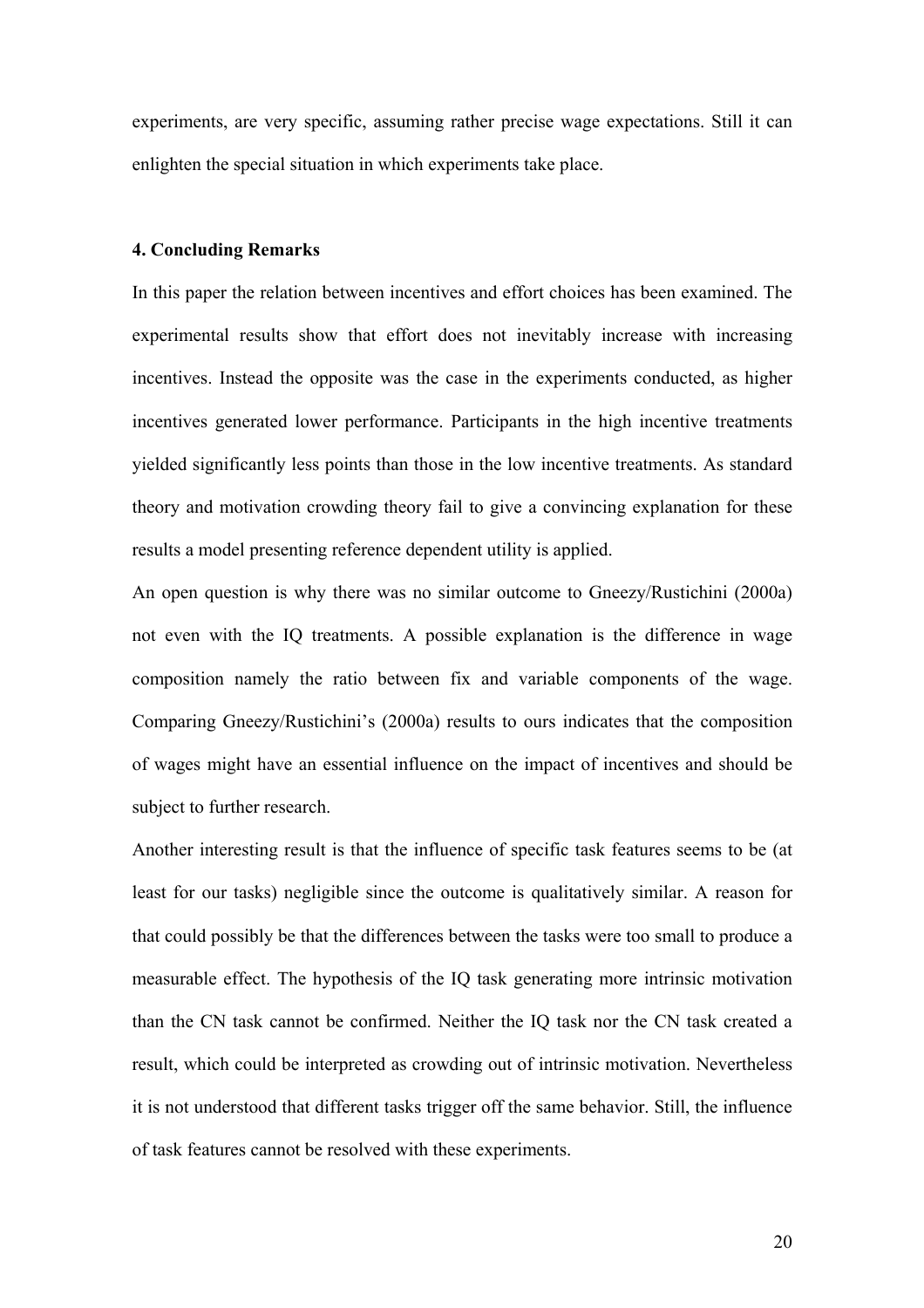The vital conclusion of the experiments described in this paper is not that incentives do not work, as it can be seen comparing the results of the no incentive and the low incentive treatments. Moreover the implication should be that incentives do work very well if the agent's income is below her reference income. Beyond this point however incentives may fail to provide more effort. Further evidence is necessary to confirm the hypothesis that participants, who were confronted with a higher variable pay, were quickly pleased with their wage. Nevertheless standard implications and the resulting practical advices must at least in some cases be doubted.

Still, a problematical question is what practical implications can actually be derived from the experiments, since they only admit suppositions on the participants' motives. Yet the individual wage expectations seem to be important information required to provide optimal incentives. Hence, this paper cannot give advice for the design of an optimal compensation scheme. For this purpose, further examinations of the emergence, development and measurement of reference points is necessary. The comparison with Gneezy/Rustichini (2000a) also indicates that the ratio between fixed payment and incentive parameter might as well play an essential role with motivating employees. Future research of this coherence might lead to interesting insights not only for the optimal height of incentives but also for the optimal composition of wages.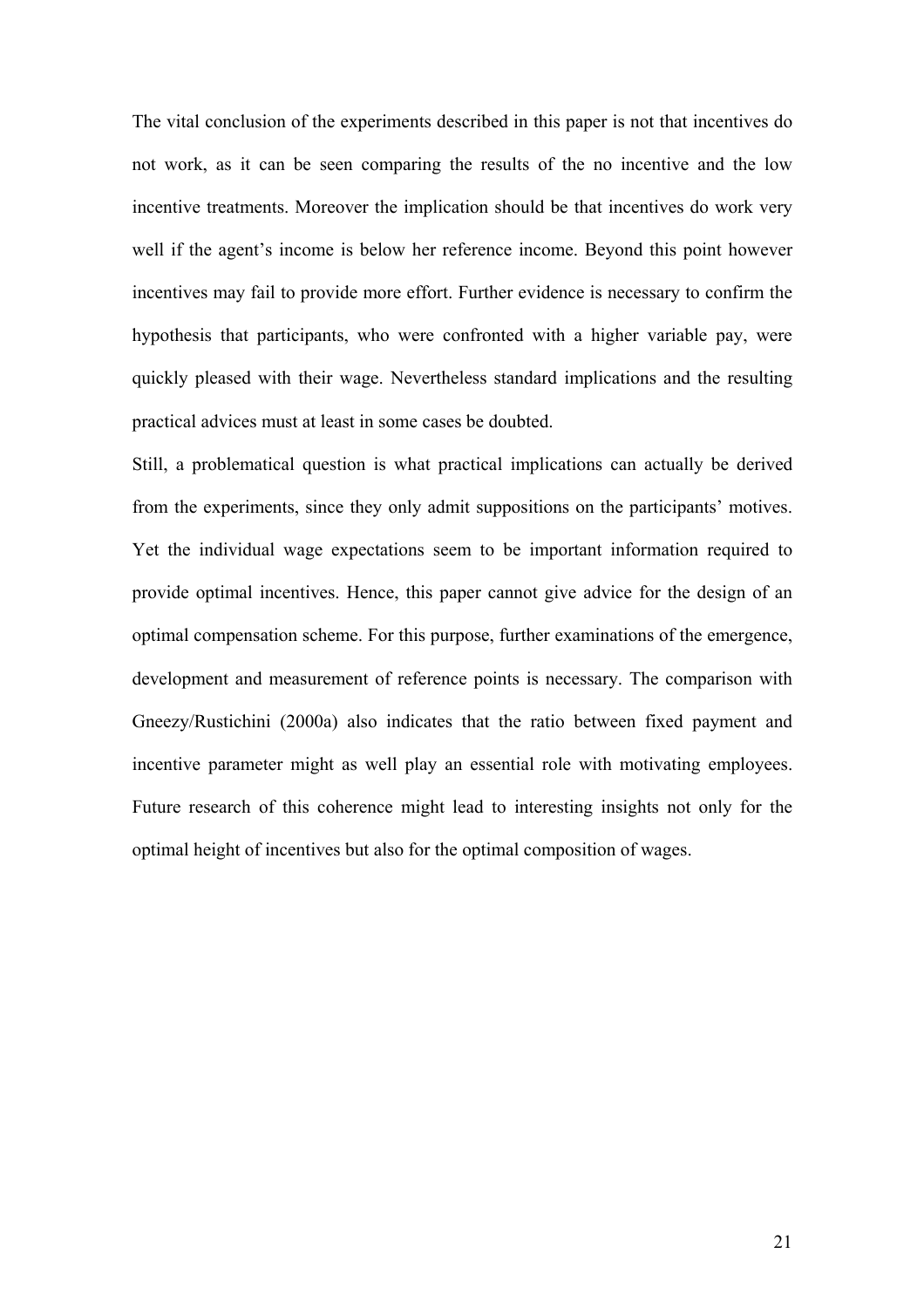## **Appendix**

## **Example for the task CN**

This is the first page of the task CN translated from German

# **Please count the numbers of "Ones" and "Sevens"**

**Block 1**  0 1 8 5 8 7 0 4 2 4 5 7 0 8 2 4 8 5 7 4 5 8 2 1 6 2 7 6 4 4 3 8 5 2 3 9 7 9 9 3 5 5 6 0 7 1 7 5 3 0 9 6 0 6 3 3 8 5 7 9 6 4 7 6 3 2 2 4 5 8 7 7 5 1 4 2 8 7 6 6 5 3 4 9 8 3 3 0 9 8 2 8 2 6 0 4 7 6 2 0 0 2 5 3 4 5 5 4 7 4 1 1 6 0 2 5 4 3 0 0 4 4 3 1 1 9 2 5 2 4 3 5 4 3 9 8 4 0 2 7 0 8 7 0 5 3 4 3 1 1 3 4 9 8 2 6 3 3 8 2 0 9 3 4 0 0 4 5 5 5 8 9 5 5 0 1 6 4 8 6 2 6 9 0 5 8 8 5 2 1 9 5 0 1 5 3 1 7 0 3 2 4 9 6 2 4 9 7 8 3 8 6 0 5 5 2 9 9 2 3 6 6 8 1 6 3 2 3 5 6 1 4 9 3 4 4 2 1 5 1 9 4 9 3 4 3 3 2 3 0 8 5 7 5 3 7 7 4 0 3 8 3 8 3 7 2 7 7 4 3 807292225438576658770018372004 9 8 8 6 3 9 7 5 1 5 2 2 6 8 4 8 7 6 3 9 4 9 6 0 3 7 2 6 1 5 0 8 5 2 9 1 1 9 6 7 6 6 3 8 4 3 9 7 2 3 9 8 5 3 9 8 3 2 1 9

**Number of Ones Number of Sevens** 

**Block 2** 

8 5 2 6 4 0 5 4 7 9 2 8 6 3 7 2 0 6 5 3 7 2 9 1 1 1 7 8 4 7 6 3 9 8 0 7 8 0 5 7 9 8 1 6 2 1 3 5 9 2 6 5 6 2 7 3 1 9 3 4 0 6 9 4 3 5 6 6 3 8 4 1 2 1 0 3 4 6 9 7 3 9 1 6 7 6 2 1 9 9 1 5 3 3 3 4 0 7 3 3 6 6 0 8 6 9 0 6 6 9 2 0 1 4 6 5 2 4 7 1 5 5 2 7 4 7 9 3 6 5 0 6 8 5 3 9 4 9 8 2 7 1 6 5 9 1 1 4 8 0 046798586540499788951914867808 0 1 1 5 2 1 0 6 4 9 5 3 0 2 1 1 6 3 2 7 3 6 7 1 8 6 8 2 7 8 175693633505441829072268443965 0 9 5 2 6 7 0 2 0 3 7 6 9 6 4 4 5 9 0 3 1 5 3 1 9 4 9 7 5 2 7 4 3 5 3 7 5 8 4 1 6 9 5 0 0 0 8 6 6 0 3 9 2 0 3 6 2 2 2 3 8 7 2 3 1 1 0 7 6 2 9 3 4 3 5 4 8 4 0 4 3 9 8 7 0 5 8 6 1 8 9 4 1 5 2 1 8 6 7 5 9 0 0 3 9 4 1 7 6 1 3 5 8 9 5 6 1 9 8 2

**Number of Ones Number of Sevens**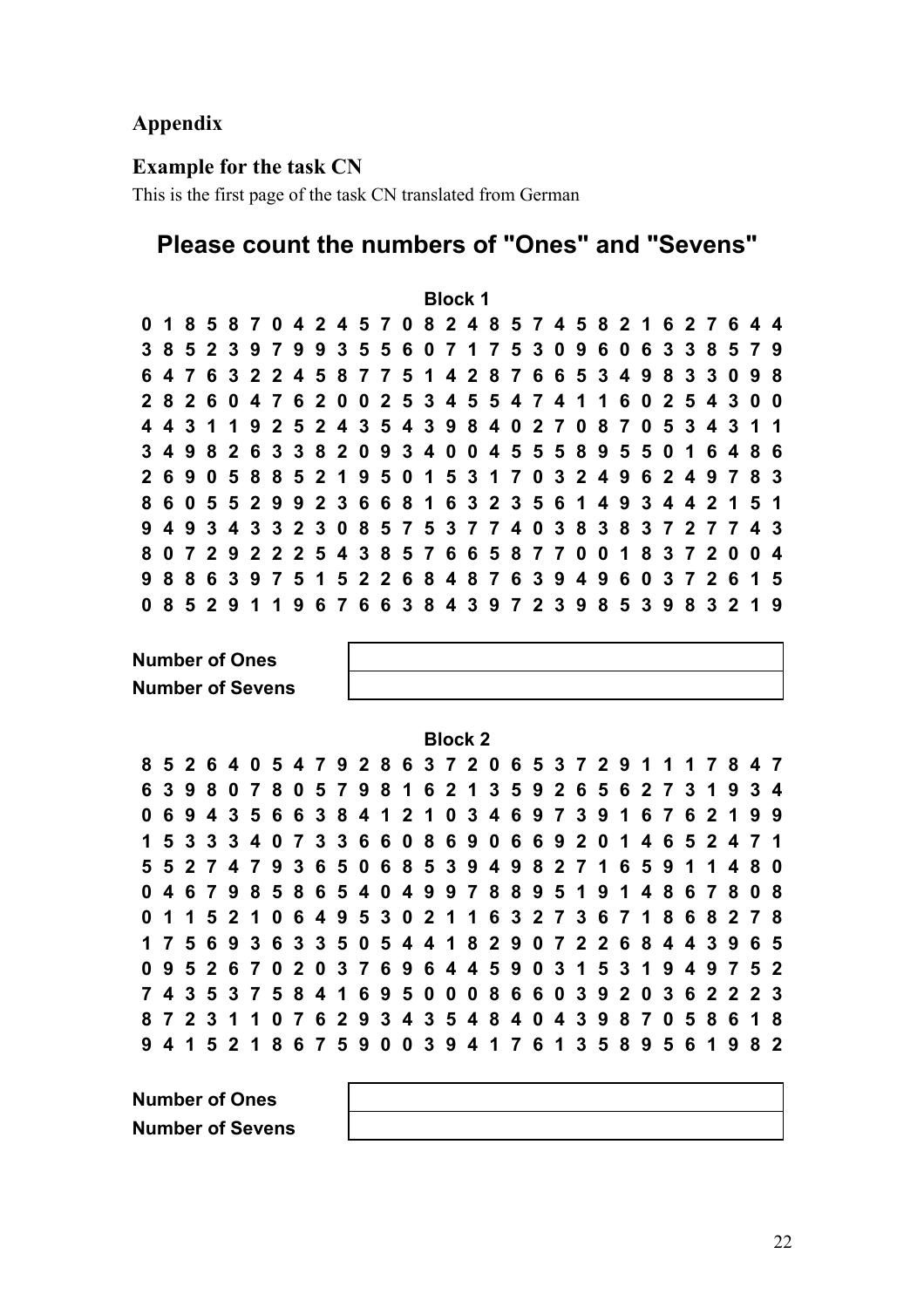|              |             |             | <b>Point Sorings</b> |       |               |       |
|--------------|-------------|-------------|----------------------|-------|---------------|-------|
|              |             |             | <b>Bonn</b>          |       |               |       |
|              |             | Mean        |                      |       | <b>Median</b> |       |
| Compensation | NI          | LI          | H <sub>I</sub>       | NI    | П             | H     |
| <b>CN</b>    | 23,40(9,3)  | 26,07(9,0)  | 21,47(7,4)           | 24    | 26            | 22    |
| IQT          | 13,63(9,3)  | 17,03(8,0)  | 15,87(9,2)           | 13    | 19,5          | 12,5  |
|              |             |             |                      |       |               |       |
|              | Cologne     |             |                      |       |               |       |
|              |             | Mean        |                      |       | <b>Median</b> |       |
| Compensation | NI          | LI          | H                    | NI    | LI            | HI    |
| <b>CN</b>    | 27,33(10,9) | 24,63(7,9)  | 23,00(7,3)           | 26    | 25            | 22,5  |
| IQT          | 19,14(6,5)  | 20,14(10,2) | 16,67(10,4)          | 19,75 | 20            | 17,25 |

**Table 2** 

(Standard deviations in parentheses)

# **Table 3**

Model of point scorings Estimates from median regression Dependent variable: Points

| Explanatory variable | Regression coefficients (t-statistics) |            |
|----------------------|----------------------------------------|------------|
|                      | Bonn                                   | Cologne    |
| Intercept            | $27,00***$                             | $26,00***$ |
|                      | $(-14, 74)$ $(9, 70)$                  |            |
| Fix                  | $-4,00*$                               | $-1,00$    |
|                      | $(-1,69)$ $(-0,29)$                    |            |
| High                 | $-5,00**$                              | $-5,50*$   |
|                      | $(-2,19)$ $(-1,67)$                    |            |
| IQ                   | $-9,50***$                             | $-5,00*$   |
|                      | $(-5,04)$                              | $(-1, 82)$ |
| No. Of Observations  | 77                                     | 104        |
| Pseudo $R^2$         | 0,1228                                 | 0,0655     |

*For definition of the variables see Table 4.*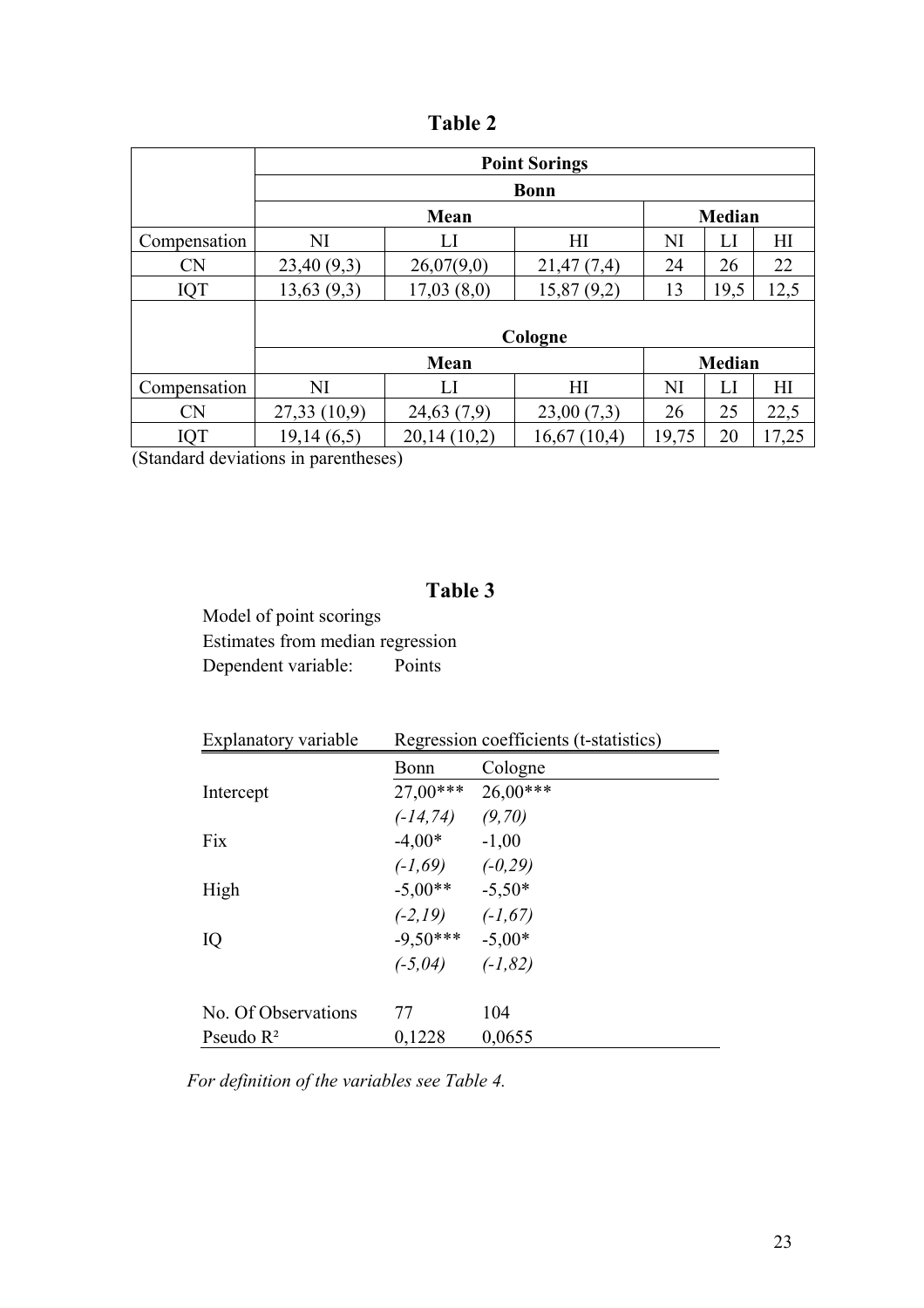## **Table 5**

Models of points achieved Estimates from OLS regression Dependent variable:

| Pooled Data          |                                        |
|----------------------|----------------------------------------|
| Explanatory variable | Regression coefficients (t-statistics) |
|                      | Model                                  |
| Intercept            | 22,74                                  |
|                      | (0, 92)                                |
| Fix                  | $-0,60$                                |
|                      | $(-0, 37)$                             |
| High                 | $-3,57**$                              |
|                      | $(-2, 26)$                             |
| Cologne              | 1,79                                   |
|                      | (1, 33)                                |
| IQ                   | $-5,79***$                             |
|                      | $(-4, 35)$                             |
| Sem                  | 1,13                                   |
|                      | (1, 58)                                |
| Sem <sup>2</sup>     | $-0,11*$                               |
|                      | $(-1, 94)$                             |
| Age                  | 0,29                                   |
|                      | (0, 15)                                |
| Age <sup>2</sup>     | $-0,01$                                |
|                      | $(-0, 33)$                             |
|                      |                                        |
| No. Of Observations  | 181                                    |
| Adjusted $R^2$       | 0,16                                   |

*For definition of the variables see Table 4.*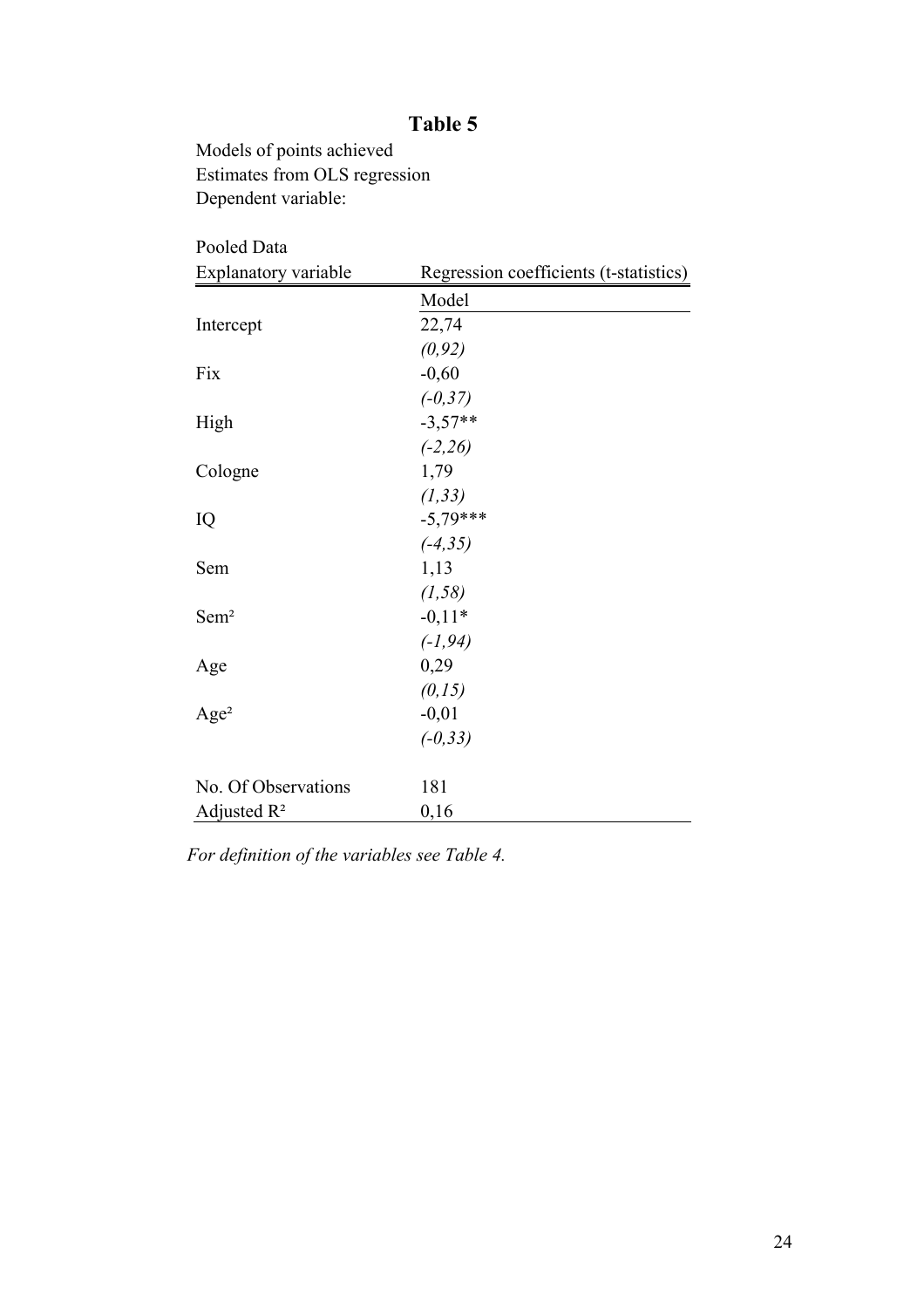## **Proof of Proposition**

Due to the strict concavity of the objective function and the assumption on the cost function there must be a unique internal optimum. Suppose that  $e^* < e^R$ , then

$$
e^* = c'^{-1}(\beta)
$$

must be valid in the optimum. That is, the agent chooses an effort level, which is left of the kink. This occurs if and only if

$$
\beta < c' \bigg( \frac{R \text{-} \alpha}{\beta} \bigg).
$$

In case of  $e^* > e^R$ , the optimum is defined by

$$
e^* = c'^{-1}(s\beta).
$$

Consequently  $e^*$  must be located right of  $e^R$  which happens if

$$
\beta > \frac{1}{s}c'\left(\frac{R-\alpha}{\beta}\right).
$$

It follows that in all other cases the agent chooses  $e^* = e^R$ . q.e.d.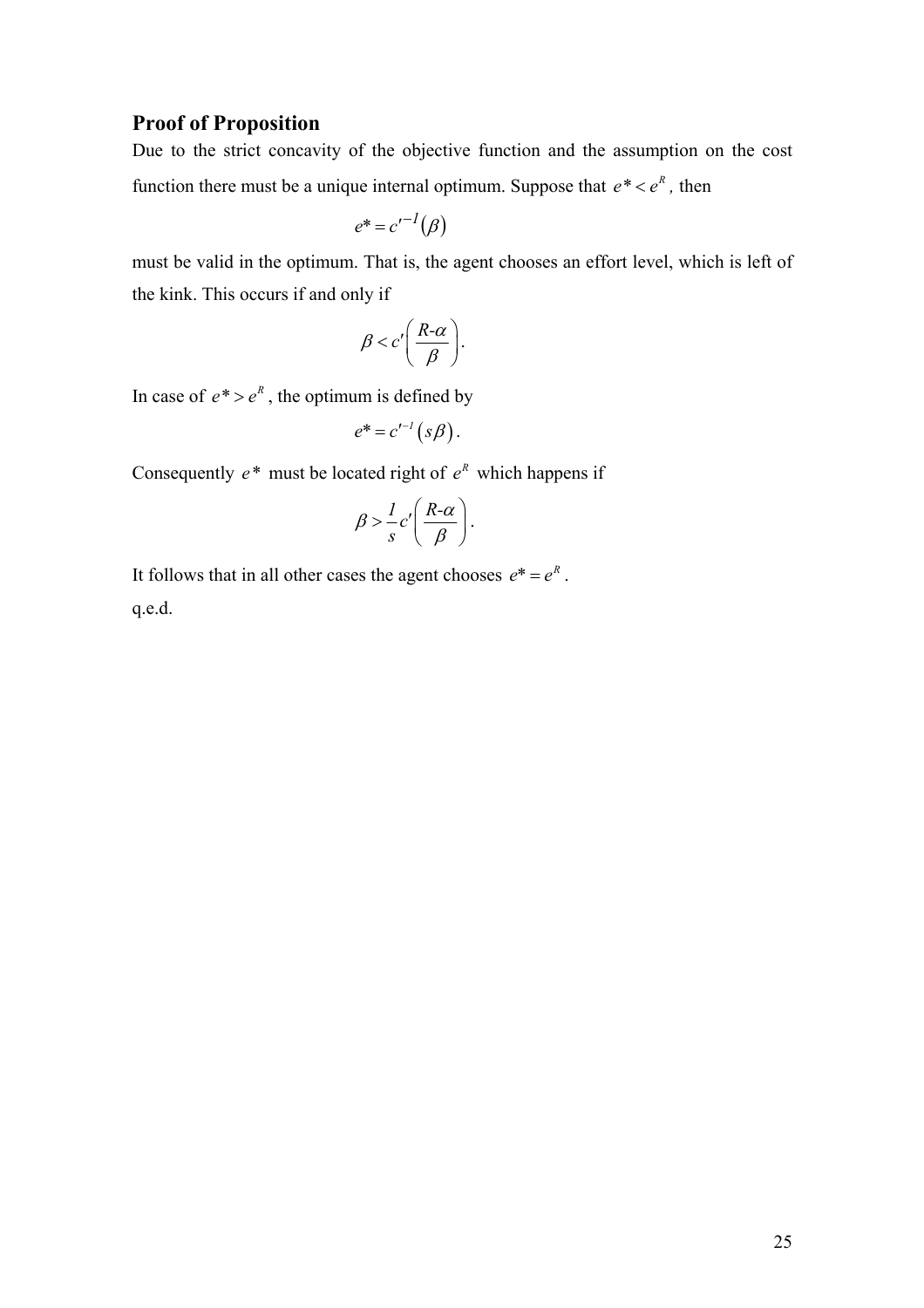## **References**

Camerer, C., Babcock, L., Loewenstein, G. and Thaler, R., 1997. Labor Supply of New York City Cabdrivers: One Day at a Time. Quarterly Journal of Economics 112, 407- 441.

DeCharms, R., 1968, Personal Causation: The internal affective determinants of behavior (New York Academic Press).

Deci, E. L., 1971. Effects of Externally Mediated Rewards on Intrinsic Motivation. Journal of Personality and Social Psychology 18, No.1, 105-115.

Deci, E. L., Koestner, R. & Ryan, R. M., 1999a. A meta-analytic review of experiments examining the effects of extrinsic rewards on intrinsic motivation. Psychological Bulletin 125 (6), 627-668.

Deci, E. L., Koestner, R. & Ryan, R. M., 1999b. The undermining effect is reality after all-extrinsic rewards, task interest, and self-determination: reply to Eisenberger, Pierce, and Cameron (1999) Lepper, Henderlong, and Gingras (1999). Psychological Bulletin 125, 692-700.

Dickinson, D. L., 1999. An Experimental Examination of Labor Supply and Work Intensities. Journal of Labor Economics 17, 638-670.

Easterlin, R. A., 2001. Income and Happiness: Towards a Unified Theory. The Economic Journal 111 (July), 465-484.

Eisenberger, R. & Cameron, J., 1996. Detrimental effects of reward. Reality or myth?. American Psychologist 51 (11), 1153-1166.

Fehr, E. and Gaechter, S., 2001. Do Incentive Contracts Crowd Out Voluntary Cooperation?. Institute for Empirical Research in Economics, University of Zurich 2002, Working Paper No. 34.

Fehr, E. and Goette, L., 2002. Do Workers Work More if Wages are High? Evidence from a Randomized Field Experiment. University of Zurich 2002, Working Paper No. 125.

Frey, B. S., 1997, Markt und Motivation - Wie ökonomische Anreize die (Arbeits-) Moral verdrängen (Vahlen, München).

Gneezy, U. and Rustichini, A., 2000a. Pay Enough or Don't Pay at All. Quarterly Journal of Economics 115, 791-810.

Gneezy, U. and Rustichini, A.. 2000b. A Fine is a Price. Journal of Legal Studies 29, 1- 18.

Irlenbusch, B. and Sliwka, D., 2004, Incentives, Decision Frames and Motivation Crowding Out-An Experimental Investigation. Mimeo, London School of Economics and Political Science and University of Cologne